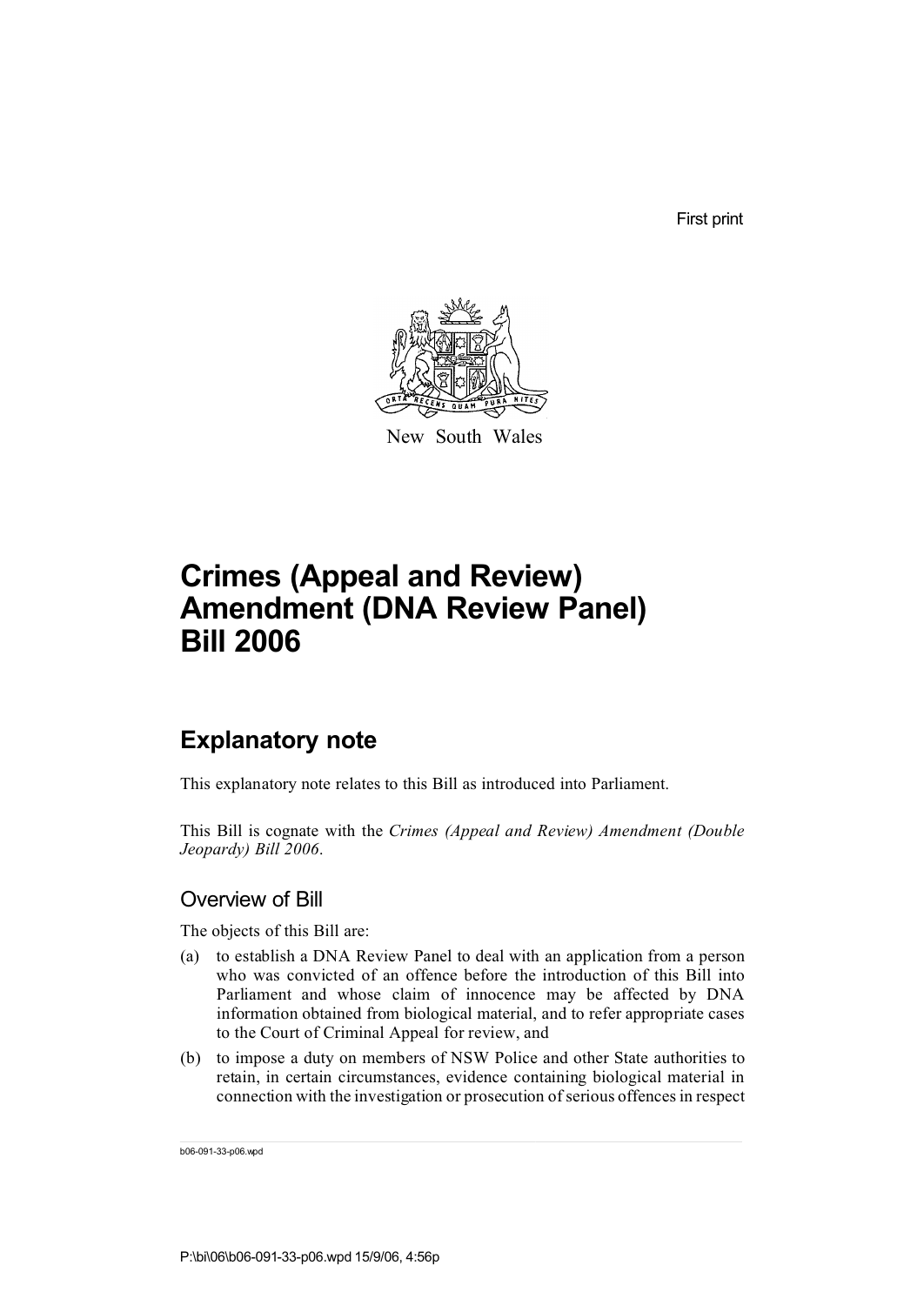Explanatory note

of which convicted persons may make applicationsto the DNA Review Panel, and

(c) to transfer from the *Crimes Act 1900* some related provisions dealing with the review of convictions.

### Outline of provisions

**Clause 1** sets out the name (also called the short title) of the proposed Act.

**Clause 2** provides for the commencement of the proposed Act on a day or days to be appointed by proclamation.

**Clause 3** is a formal provision giving effect to the principal amendments to the *Crimes (LocalCourts Appeal and Review) Act 2001* set out in Schedule 1. That Act (referred to in this explanatory note as *the Principal Act*) is to be renamed the *Crimes (Appeal and Review) Act 2001* by the cognate *Crimes (Appeal and Review) Amendment (Double Jeopardy) Bill 2006*.

**Clause 4** is a formal provision giving effect to the amendments to the other Acts set out in Schedule 2.

**Clause 5** provides for the repeal of the proposed Act after all the amendments made by the proposed Act have commenced. Once the amendments have commenced the proposed Act will be spent and section 30 of the *Interpretation Act 1987* provides that the repeal of an amending Act does not affect the amendments made by that Act.

# **Schedule 1 Principal amendments**

**Schedule 1 [1]** inserts a new Part 7 into the Principal Act to deal with the proposed DNA Review Panel. The new Part will also deal with related provisions dealing with the review of convictions and sentences following a petition to the Governor or application to the Supreme Court (transferred from Part 13A of the *Crimes Act 1900* by Schedule 2.1 to this Bill—*the transferred provisions*).

The new Part 7 contains the following provisions:

**Division 1 Preliminary**

**Proposed section 74** defines words and expressions used in the Part.

**Proposed section 75** transfers from Part 13A of the *Crimes Act 1900* the provisions of section 474O that provide for the jurisdiction of the Supreme Court under the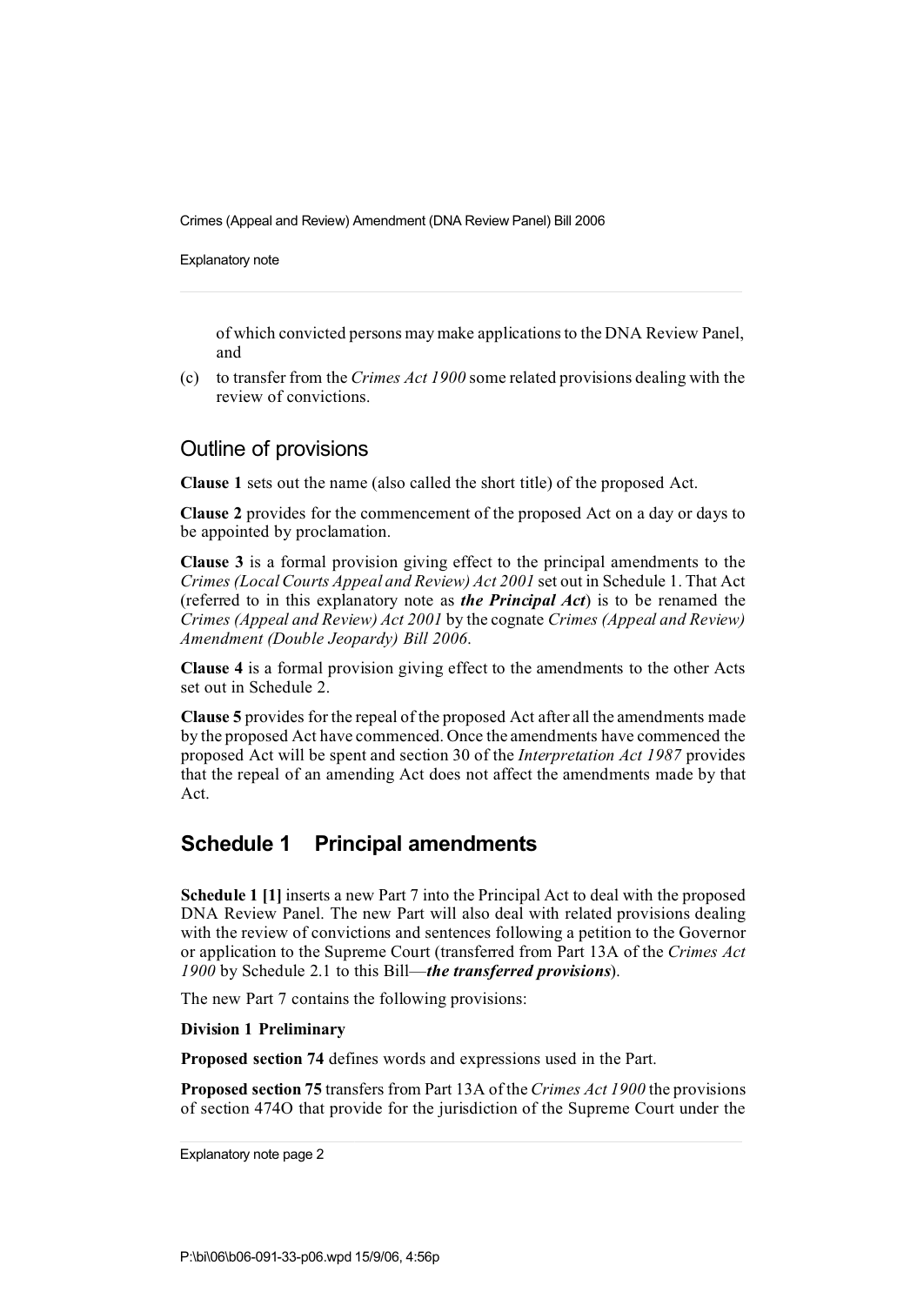Explanatory note

transferred provisions to be exercised by the Chief Justice or a Judge of that Court authorised by the Chief Justice.

**Divisions 2–5** contain the transferred provisions.

#### **Division 6 Applications to DNA Review Panel**

**Proposed section 89** deals with applications to the DNA Review Panel by eligible convicted persons. A convicted person is eligible to make an application if:

- (a) the person was convicted before the introduction of this Bill into Parliament of an offence punishable by imprisonment for life or for 20 years or more or punishable by a lesser period if the Panel considers that there are special circumstances, and
- (b) the person is still in custody or released on parole (or subject to detention or supervision under the*Crimes (Serious Sex Offenders) Act 2006*) in connection with the offence.

The convicted person is eligible to make an application only if the claim of innocence may be affected by DNA information obtained from biological material specified in the application.

**Proposed section 90** establishes the proposed DNA Review Panel, consisting of 6 members appointed by the Governor with qualifications or nominated as specified in the proposed section.

**Proposed section 91** sets out the functions and powers of the DNA Review Panel. Generally, the Panel will consider applications from eligible convicted persons whose claim of innocence may be affected by DNA information obtained from biological material, arrange searches for biological material specified in the application and its DNA testing and refer cases to the Court of Criminal Appeal for a review of conviction following the receipt of DNA test results. The Panel may also report to the Minister on systems, policies and strategies for using DNA technology to assist in the assessment of claims of innocence.

**Proposed section 92** deals with applications to the DNA Review Panel by eligible convicted persons. If the Panel is satisfied that the applicant is an eligible convicted person, it may arrange for appropriate searches of specified biological material and DNA testing and prepare a report on its findings.

**Proposed section 93** enables the DNA Review Panel to refuse to deal with an application, and in particular requires it to do so, if the matter has already been dealt with or if the biological material specified in the application does not exist or cannot be found.In addition, an application may be deferred if relevant proceedings are pending or the application does not provide sufficient information.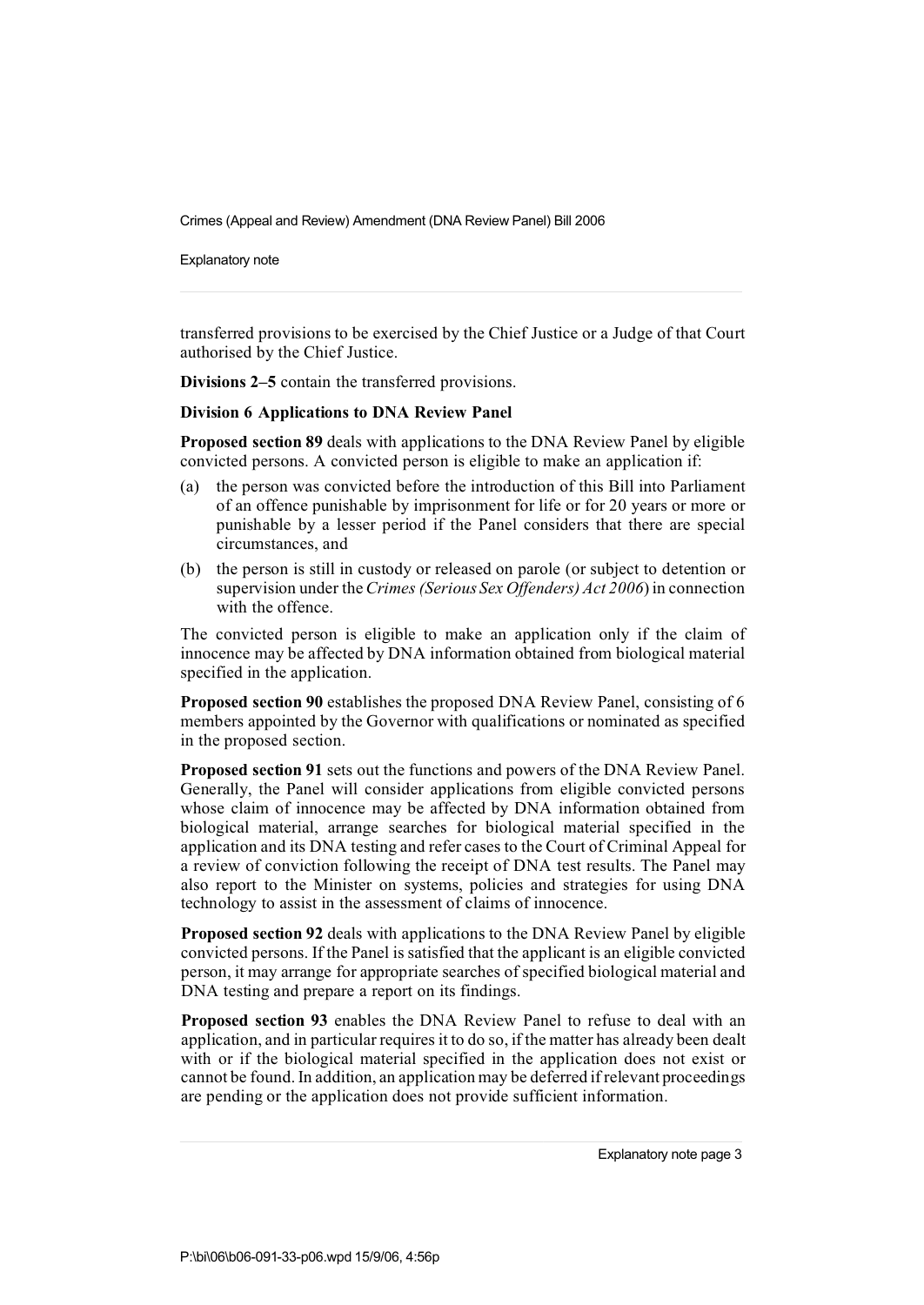Explanatory note

**Proposed section 94** authorises the DNA Review Panel to refer a case to the Court of Criminal Appeal for consideration of whether the conviction should be set aside if the Panel is of the opinion that there is reasonable doubt as to the guilt of the convicted person.

**Proposed section 95** requires the DNA Review Panel to inform the applicant and registered victims of the offence of a decision to search for and DNA test biological material and its determination of the application, and permits the Panel to provide information about the application to certain public officials. The proposed section also makes it an offence if a person discloses information acquired as a member of the Panel (or to assist the Panel) except in connection with the official functions of the Panel or in other authorised circumstances.

**Proposed section 96** imposes a duty on members of NSW Police and other State authoritiesto retain physical evidence comprising or containing biological material obtained in connection with the investigation or prosecution of the offences for which eligible convicted persons were convicted (being offences punishable by imprisonment for life or for 20 years or more). Provision is made for exceptions from the duty (eg a court requires the material to be returned to the owner; the size and nature of the material make it impracticable to retain (so long as a sample is taken); the material has already been subject to DNA testing; the sentence of the convicted person expires). The destruction of or tampering with any such material that is required to be retained will be an offence (Maximum penalty: Imprisonment for 10 years).

**Proposed section 97** is a sunset provision with respect to the DNA Review Panel (and related provisions). The Panel will cease to operate 7 years after its establishment (with the option for the Panel to be extended for a further 3 years following a statutory review of the operation of the Panel to be conducted after 5 years of operation).

**Schedule 1 [2]** inserts a new section 117A to provide that offences against the Principal Act are to be dealt with by a Local Court as summary offences.

**Schedule 1 [3]** enables regulations of a savings and transitional nature to be made consequent on the enactment of the proposed Act.

**Schedule 1 [4]** inserts savings and transitional provisions consequent on the enactment of the proposed Act.

**Schedule 1 [5]** inserts Schedule 2, which contains standard provisions relating to the members and procedure of the proposed DNA Review Panel.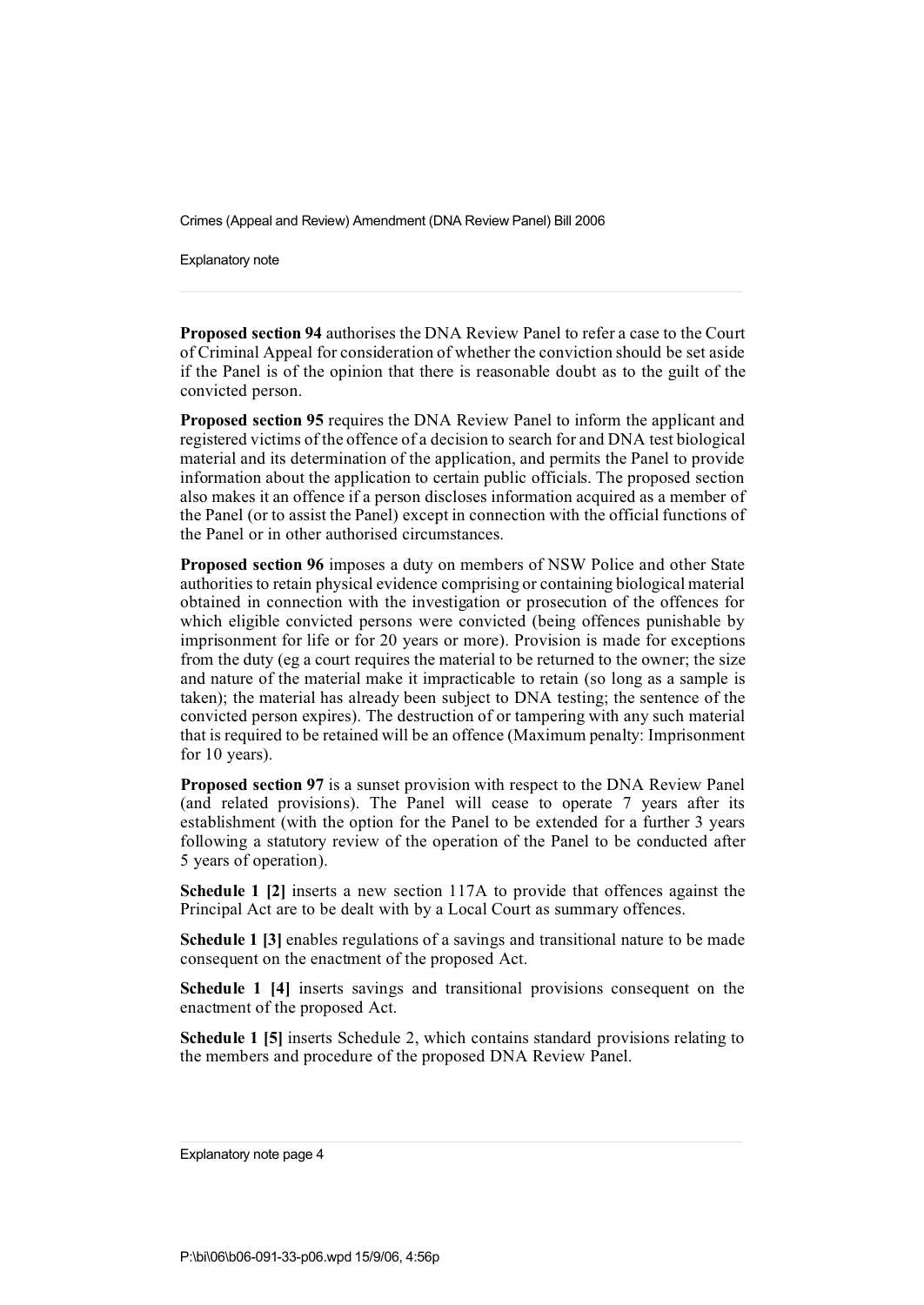Explanatory note

# **Schedule 2 Amendment of other Acts**

**Schedule 2.1** amends the *Crimes Act 1900* for the purpose of transferring, and consequentially amending, Part 13A (relating to the review of convictions and sentences) to Part 7 of the Principal Act.

**Schedule 2.2** amends the *Crimes (Forensic Procedures) Act 2000* to make consequential amendments relating to that transfer.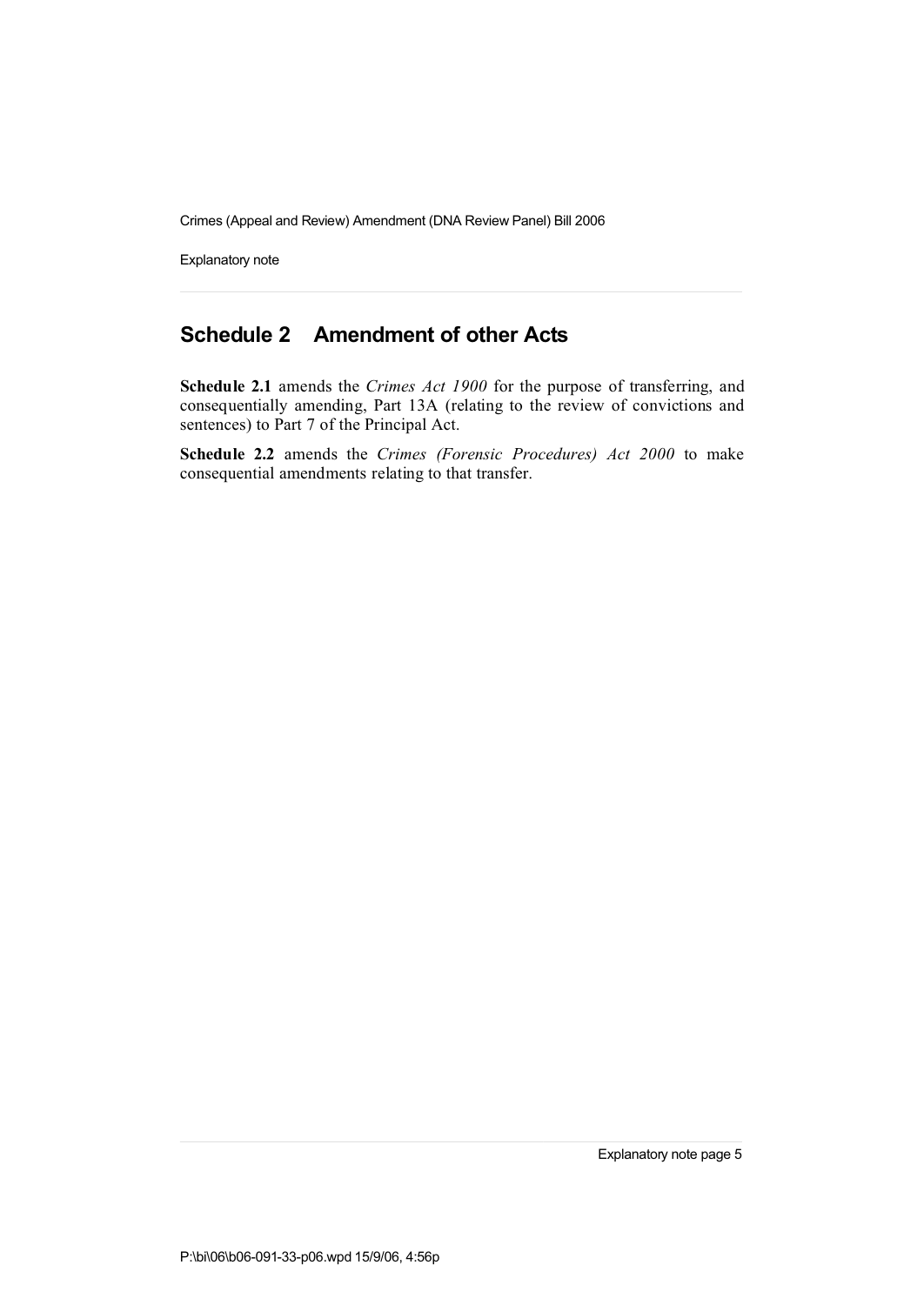First print



New South Wales

# **Crimes (Appeal and Review) Amendment (DNA Review Panel) Bill 2006**

# **Contents**

|                                                        | Page |
|--------------------------------------------------------|------|
| Name of Act                                            | 2    |
| 2 Commencement                                         | 2    |
| 3 Amendment of Crimes (Local Courts Appeal and Review) |      |
| Act 2001 No 120                                        | 2    |
| 4 Consequential amendment of other Acts                | 2    |
| Schedule 1 Principal amendments                        | 3    |
| Schedule 2 Amendment of other Acts                     | 18   |

b06-091-33-p06.wpd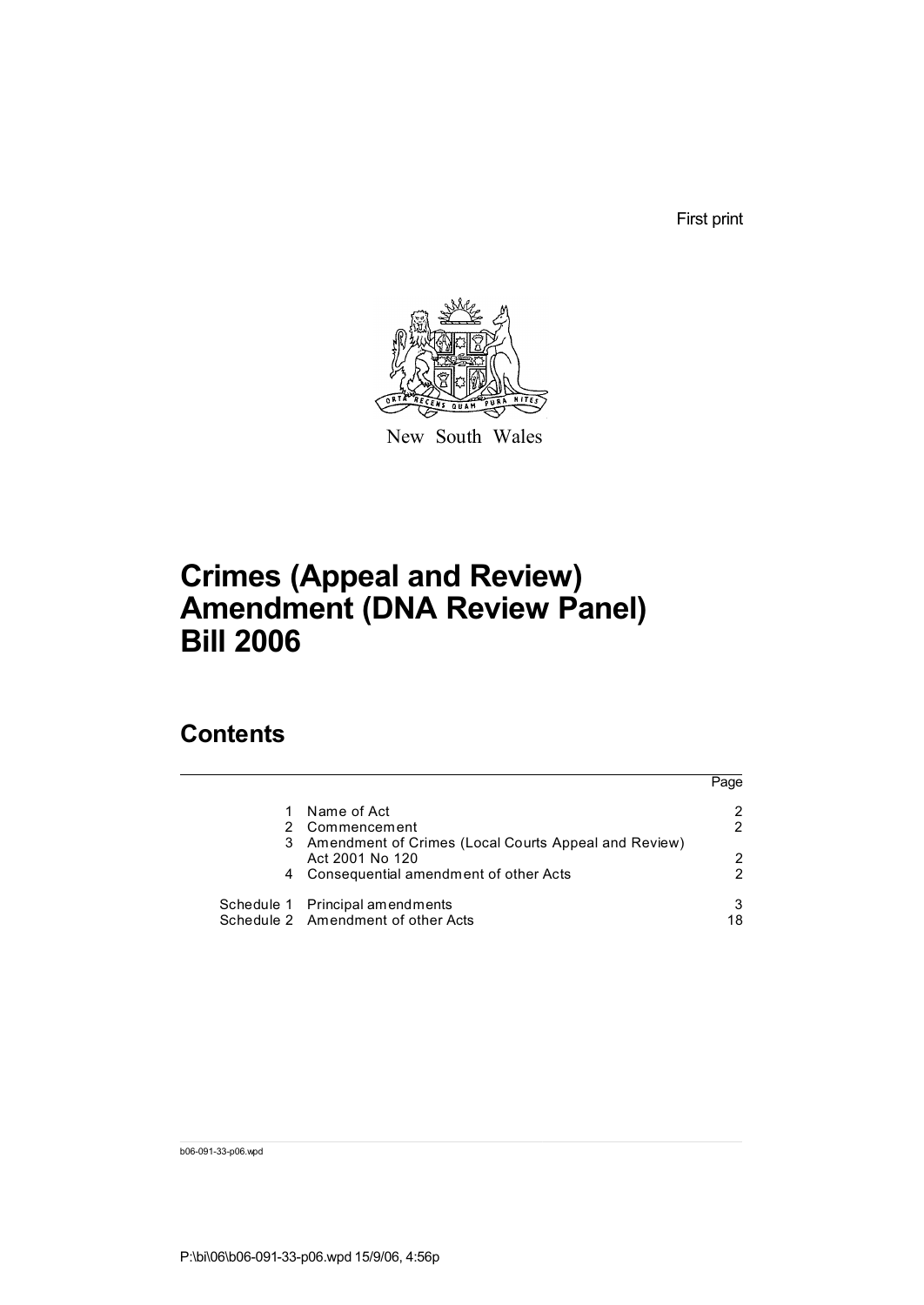

New South Wales

No , 2006

## **A Bill for**

An Act to amend the *Crimes (Local Courts Appeal and Review) Act 2001* to establish a DNA Review Panel in connection with reviews of existing convictions; to transfer and consequentially amend related provisions of the *Crimes Act 1900*; and for other purposes.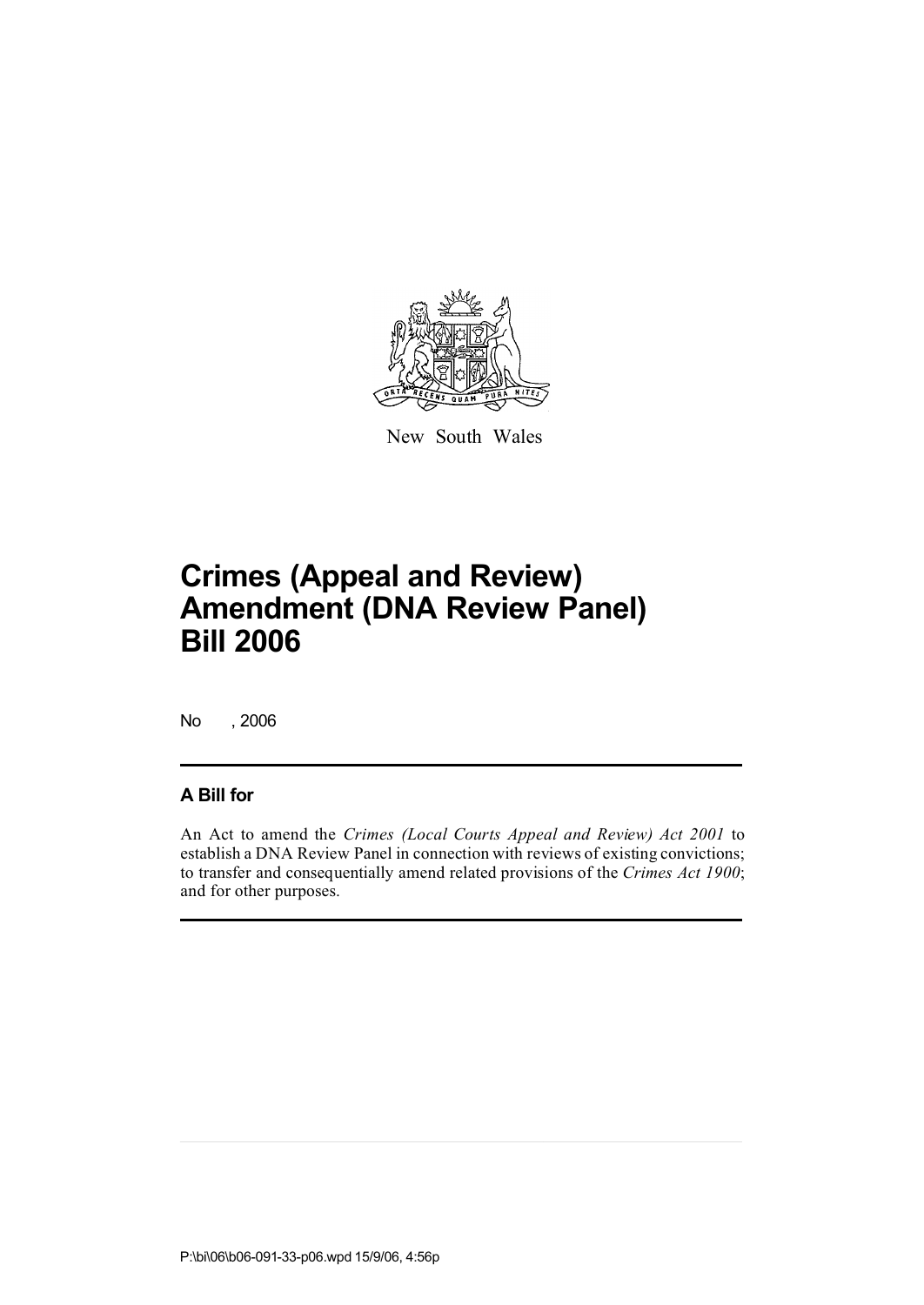|                | The Legislature of New South Wales enacts:                                                                                                                  | $\mathbf{1}$        |  |  |  |  |  |
|----------------|-------------------------------------------------------------------------------------------------------------------------------------------------------------|---------------------|--|--|--|--|--|
| 1              | Name of Act                                                                                                                                                 |                     |  |  |  |  |  |
|                | This Act is the Crimes (Appeal and Review) Amendment (DNA Review<br>Panel) Act 2006.                                                                        | 3<br>$\overline{4}$ |  |  |  |  |  |
| $\overline{2}$ | Commencement                                                                                                                                                | 5                   |  |  |  |  |  |
|                | This Act commences on a day or days to be appointed by<br>proclamation.                                                                                     | 6<br>7              |  |  |  |  |  |
| 3              | Amendment of Crimes (Local Courts Appeal and Review) Act 2001<br>No 120                                                                                     |                     |  |  |  |  |  |
|                | The Crimes (Local Courts Appeal and Review) Act 2001 is amended<br>as set out in Schedule 1.                                                                | 10<br>11            |  |  |  |  |  |
| 4              | <b>Consequential amendment of other Acts</b>                                                                                                                | 12                  |  |  |  |  |  |
|                | Each Act listed in Schedule 2 is amended as set out in that Schedule.                                                                                       | 13                  |  |  |  |  |  |
| 5              | <b>Repeal of Act</b>                                                                                                                                        | 14                  |  |  |  |  |  |
|                | This Act is repealed on the day following the day on which all of the<br>(1)<br>provisions of this Act have commenced.                                      | 15<br>16            |  |  |  |  |  |
|                | The repeal of this Act does not, because of the operation of section 30<br>(2)<br>of the Interpretation Act 1987, affect any amendment made by<br>this Act. | 17<br>18<br>19      |  |  |  |  |  |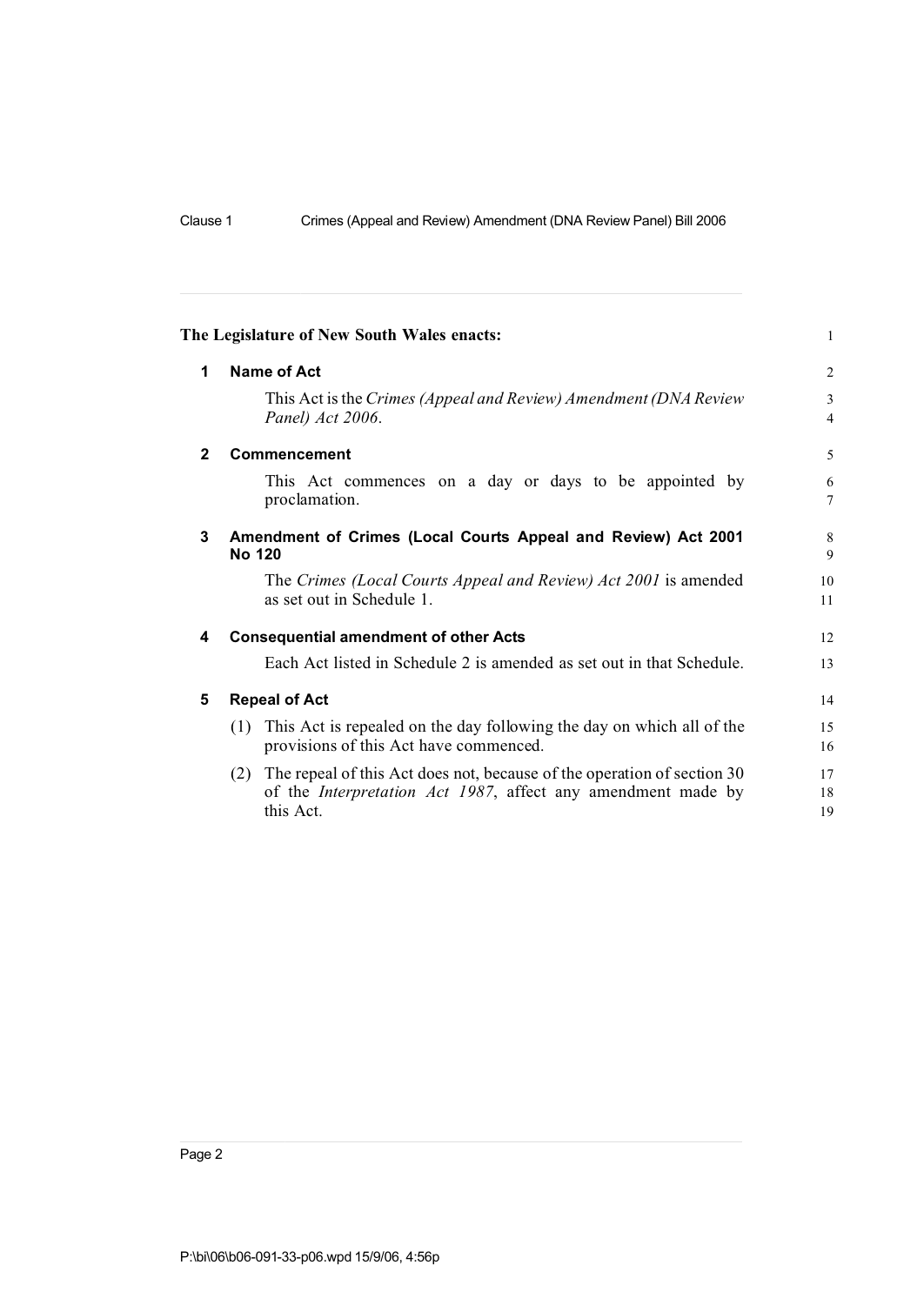Principal amendments **Schedule 1** and the set of the set of the Schedule 1

|       |                   |     |                      | <b>Schedule 1 Principal amendments</b>                                                                                                                                                                                                                                    | $\mathbf{1}$               |
|-------|-------------------|-----|----------------------|---------------------------------------------------------------------------------------------------------------------------------------------------------------------------------------------------------------------------------------------------------------------------|----------------------------|
|       |                   |     |                      | (Section 3)                                                                                                                                                                                                                                                               | 2                          |
| $[1]$ | Part 7            |     |                      |                                                                                                                                                                                                                                                                           | 3                          |
|       |                   |     | Insert after Part 6: |                                                                                                                                                                                                                                                                           | 4                          |
|       |                   |     |                      | <b>Part 7 Review of convictions and sentences</b>                                                                                                                                                                                                                         | 5                          |
|       | <b>Division 1</b> |     |                      | <b>Preliminary</b>                                                                                                                                                                                                                                                        | 6                          |
|       | 74                |     | <b>Definitions</b>   |                                                                                                                                                                                                                                                                           | 7                          |
|       |                   | (1) |                      | In this Part:                                                                                                                                                                                                                                                             | 8                          |
|       |                   |     |                      | <b>biological material</b> means human blood, semen, hair, saliva,<br>skin tissue or other biological material from which DNA                                                                                                                                             | 9<br>10                    |
|       |                   |     |                      | information may be obtained, whether the material separately<br>identified or present in other material.                                                                                                                                                                  | 11<br>12                   |
|       |                   |     |                      | <i>conviction</i> includes:                                                                                                                                                                                                                                               | 13                         |
|       |                   |     | (a)                  | a verdict of the kind referred to in section 22 (1) (c) or<br>(d) of the Mental Health (Criminal Procedure) Act<br>1990, being a verdict that the accused person committed<br>the offence charged or an offence available as an<br>alternative to the offence charged, or | 14<br>15<br>16<br>17<br>18 |
|       |                   |     | (b)                  | an acquittal on the ground of mental illness, where the<br>mental illness was not set up as a defence by the person<br>acquitted.                                                                                                                                         | 19<br>20<br>21             |
|       |                   |     |                      | <b>DNA Review Panel or Panel means the DNA Review Panel</b><br>constituted by section 90.                                                                                                                                                                                 | 22<br>23                   |
|       |                   |     |                      | <i>judicial officer</i> means a judicial officer (or former judicial<br>officer) within the meaning of the <i>Judicial Officers Act 1986</i> .                                                                                                                            | 24<br>25                   |
|       |                   |     |                      | <i>previous review provisions</i> means the provisions of:                                                                                                                                                                                                                | 26                         |
|       |                   |     | (a)                  | Part 13A of the Crimes Act 1900 as in force before the<br>repeal and transfer of those provisions to this Part by the<br>Crimes (Appeal and Review) Amendment (DNA Review<br>Panel) Act 2006, or                                                                          | 27<br>28<br>29<br>30       |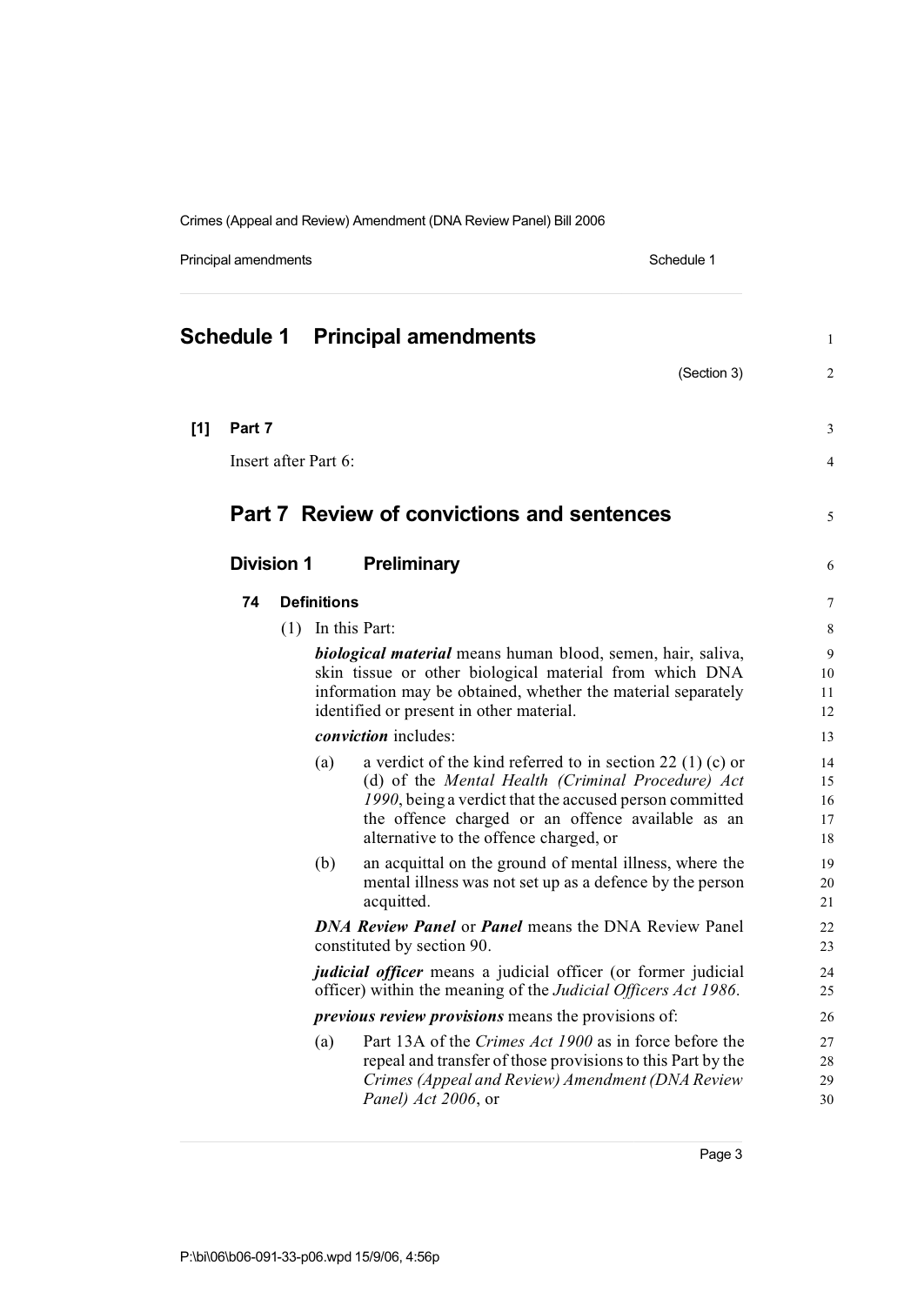### Schedule 1 Principal amendments

|                   |     | (b)<br>section 475 of the Crimes Act 1900, or section 26 of the<br>Criminal Appeal Act 1912, as in force before the repeal<br>of those sections by the Crimes Legislation (Review of<br>Convictions) Amendment Act 1993.            | $\mathbf{1}$<br>$\overline{c}$<br>$\overline{\mathbf{3}}$<br>4 |
|-------------------|-----|-------------------------------------------------------------------------------------------------------------------------------------------------------------------------------------------------------------------------------------|----------------------------------------------------------------|
|                   |     | <i>sentence</i> includes a sentence or order imposed or made by any<br>court following a conviction.                                                                                                                                | 5<br>6                                                         |
|                   | (2) | In this Part, a reference to a review of, or an inquiry into, a<br>conviction or sentence includes a reference to a review of, or an<br>inquiry into, any aspect of the proceedings giving rise to the<br>conviction or sentence.   | $\overline{7}$<br>8<br>9<br>10                                 |
| 75                |     | <b>Exercise of Supreme Court's jurisdiction</b>                                                                                                                                                                                     | 11                                                             |
|                   | (1) | The jurisdiction of the Supreme Court under this Part is to be<br>exercised by the Chief Justice or by a Judge of the Supreme<br>Court who is authorised by the Chief Justice to exercise that<br>jurisdiction.                     | 12<br>13<br>14<br>15                                           |
|                   | (2) | References in this Part to the Supreme Court are to be<br>construed accordingly.                                                                                                                                                    | 16<br>17                                                       |
|                   |     | Note. Divisions 2, 3, 4 and 5 of this Part are inserted by Schedule 2.1 and<br>are transferred from Part 13A of the Crimes Act 1900.                                                                                                | 18<br>19                                                       |
| <b>Division 6</b> |     | <b>Applications to DNA Review Panel</b>                                                                                                                                                                                             | 20                                                             |
| 89                |     | Previously convicted persons eligible to apply for review of<br>conviction under this Division                                                                                                                                      | 21<br>22                                                       |
|                   |     | (1) For the purposes of this Part, an <i>eligible convicted person</i> is a<br>convicted person who is eligible in accordance with this section<br>to make an application under this Division to the DNA Review<br>Panel.           | 23<br>24<br>25<br>26                                           |
|                   |     | (2) A convicted person is eligible to make an application to the<br>Panel if, and only if, the person's claim of innocence may be<br>affected by DNA information obtained from biological<br>material specified in the application. | 27<br>28<br>29<br>30                                           |
|                   |     | (3) A convicted person is not eligible to make an application to the<br>Panel unless the person was convicted before 19 September<br>2006 and the conviction was for a relevant offence. A relevant<br>offence is:                  | 31<br>32<br>33<br>34                                           |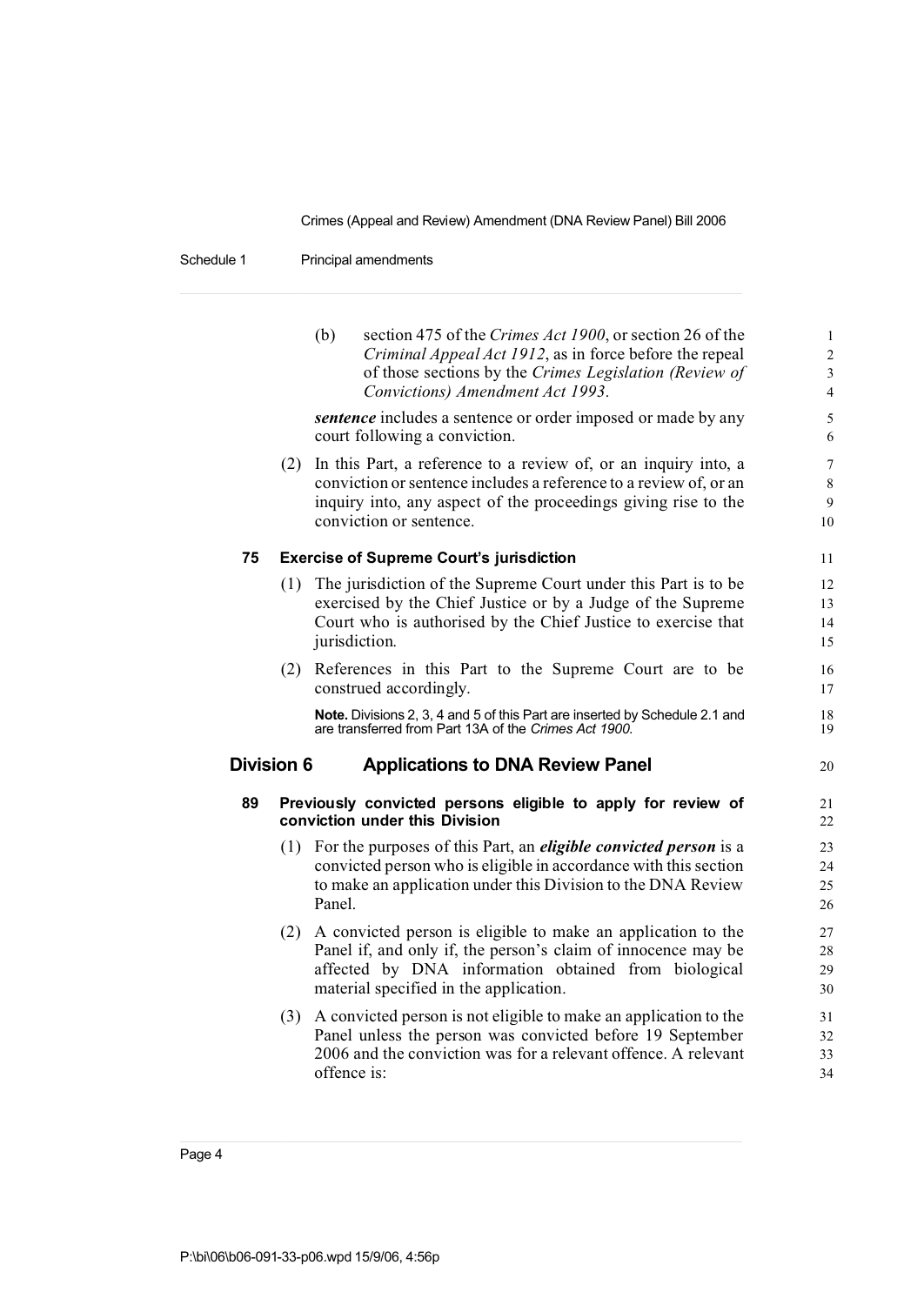Principal amendments **Schedule 1** Schedule 1

|    |     | (a)     | an offence that is punishable by imprisonment for life or<br>for a period of 20 years or more, or                                                                 | $\mathbf{1}$<br>$\overline{c}$ |
|----|-----|---------|-------------------------------------------------------------------------------------------------------------------------------------------------------------------|--------------------------------|
|    |     | (b)     | any other offence punishable by imprisonment in                                                                                                                   | 3                              |
|    |     |         | respect of which the Panel considers that there are                                                                                                               | 4                              |
|    |     |         | special circumstances that warrant the application.                                                                                                               | 5                              |
|    | (4) |         | In determining whether there are special circumstances that<br>warrant an application under subsection $(3)$ (b), the Panel is to                                 | 6                              |
|    |     |         | have regard to the following matters and any other relevant                                                                                                       | $\overline{7}$<br>8            |
|    |     | matter: |                                                                                                                                                                   | 9                              |
|    |     | (a)     | the nature and seriousness of the offence concerned,                                                                                                              | 10                             |
|    |     | (b)     | the length of any sentence currently being served by the<br>applicant,                                                                                            | 11<br>12                       |
|    |     | (c)     | whether the applicant has exhausted all avenues of<br>appeal,                                                                                                     | 13<br>14                       |
|    |     | (d)     | the current workload of the Panel,                                                                                                                                | 15                             |
|    |     | (e)     | the interests of justice.                                                                                                                                         | 16                             |
|    | (5) |         | A convicted person is not eligible to make an application to the<br>Panel unless the person:                                                                      | 17<br>18                       |
|    |     | (a)     | continues to be subject to the sentence imposed on<br>conviction (whether the person is in custody or has been<br>released on parole), or                         | 19<br>20<br>21                 |
|    |     | (b)     | is subject to supervision or detention under the Crimes<br>(Serious Sex Offenders) Act 2006 in connection with the<br>offence for which the person was convicted. | 22<br>23<br>24                 |
| 90 |     |         | <b>Establishment of DNA Review Panel</b>                                                                                                                          | 25                             |
|    | (1) |         | There is established by this section a DNA Review Panel.                                                                                                          | 26                             |
|    | (2) |         | The Panel consists of 6 members appointed by the Governor.                                                                                                        | 27                             |
|    | (3) |         | Of the members of the Panel:                                                                                                                                      | 28                             |
|    |     | (a)     | one is to be a former judicial officer appointed as<br>Chairperson of the Panel, and                                                                              | 29<br>30                       |
|    |     | (b)     | one is to be a person nominated by the Premier to<br>represent the victims of crime, and                                                                          | 31<br>32                       |
|    |     | (c)     | one is to be the Director-General of the Attorney<br>General's Department or an officer nominated by the<br>Director-General, and                                 | 33<br>34<br>35                 |
|    |     |         |                                                                                                                                                                   |                                |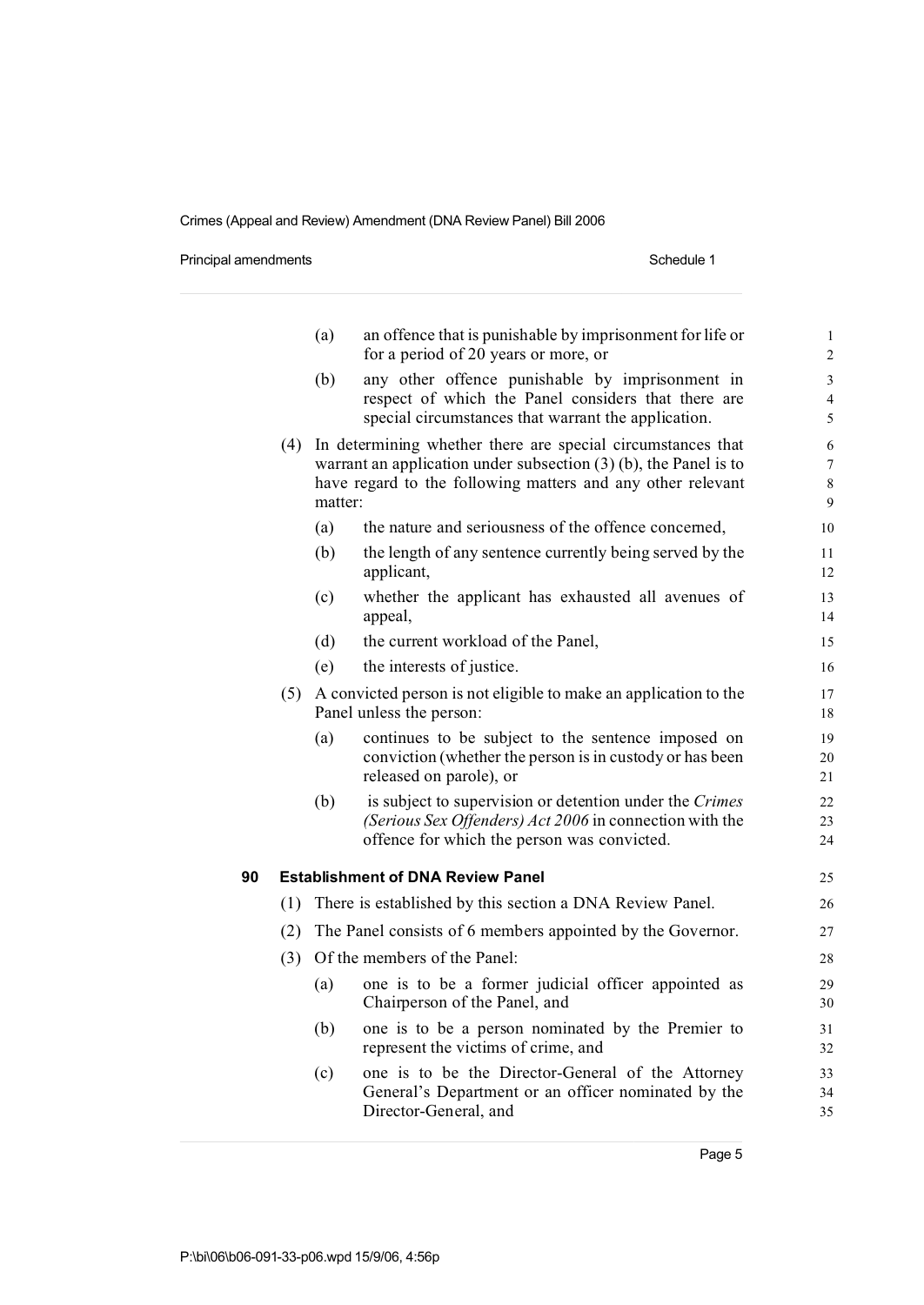Schedule 1 Principal amendments

|    |     | (d)        | one is to be the Senior Public Defender or an officer<br>nominated by the Senior Public Defender, and                                                                                                                                                                                                                | $\mathbf{1}$<br>$\overline{c}$   |
|----|-----|------------|----------------------------------------------------------------------------------------------------------------------------------------------------------------------------------------------------------------------------------------------------------------------------------------------------------------------|----------------------------------|
|    |     | (e)        | one is to be the Director of Public Prosecutions or an<br>officer nominated by the Director, and                                                                                                                                                                                                                     | 3<br>$\overline{4}$              |
|    |     | (f)        | one is to be a former police officer nominated by the<br>Commissioner of Police.                                                                                                                                                                                                                                     | 5<br>6                           |
|    | (4) |            | Schedule 2 has effect with respect to the members and<br>procedure of the Panel.                                                                                                                                                                                                                                     | $\overline{7}$<br>8              |
|    |     | members.   | Note. Clause 4 of Schedule 2 enables the appointment of deputies of                                                                                                                                                                                                                                                  | 9<br>10                          |
| 91 |     |            | <b>Functions and powers of DNA Review Panel</b>                                                                                                                                                                                                                                                                      | 11                               |
|    | (1) |            | The functions of the DNA Review Panel are as follows:                                                                                                                                                                                                                                                                | 12                               |
|    |     | (a)        | to consider any application under this Division from an<br>eligible convicted person and to assess whether the<br>person's claim of innocence will be affected by DNA<br>information obtained from biological material specified<br>in the application,                                                              | 13<br>14<br>15<br>16<br>17       |
|    |     | (b)        | to arrange, if appropriate, searches for that biological<br>material and the DNA testing of that biological material,                                                                                                                                                                                                | 18<br>19                         |
|    |     | (c)        | to refer, if appropriate, a case to the Court of Criminal<br>Appeal under this Division for review of a conviction<br>following the receipt of DNA test results,                                                                                                                                                     | 20<br>21<br>22                   |
|    |     | (d)        | to make reports and recommendations to the Minister<br>on systems, policies and strategies for using DNA<br>technology to assist in the assessment of claims of<br>innocence (including an annual report of its work and<br>activities, and of statistical information relating to the<br>applications it received). | 23<br>24<br>25<br>26<br>27<br>28 |
|    | (2) | following: | In exercising its functions, the Panel is to have regard to the                                                                                                                                                                                                                                                      | 29<br>30                         |
|    |     | (a)        | the interests of and the consequences for any registered<br>victim of the offence to which the application to the<br>Panel relates,                                                                                                                                                                                  | 31<br>32<br>33                   |
|    |     | (b)        | the need to maintain public confidence<br>in the<br>administration of criminal justice in the State,                                                                                                                                                                                                                 | 34<br>35                         |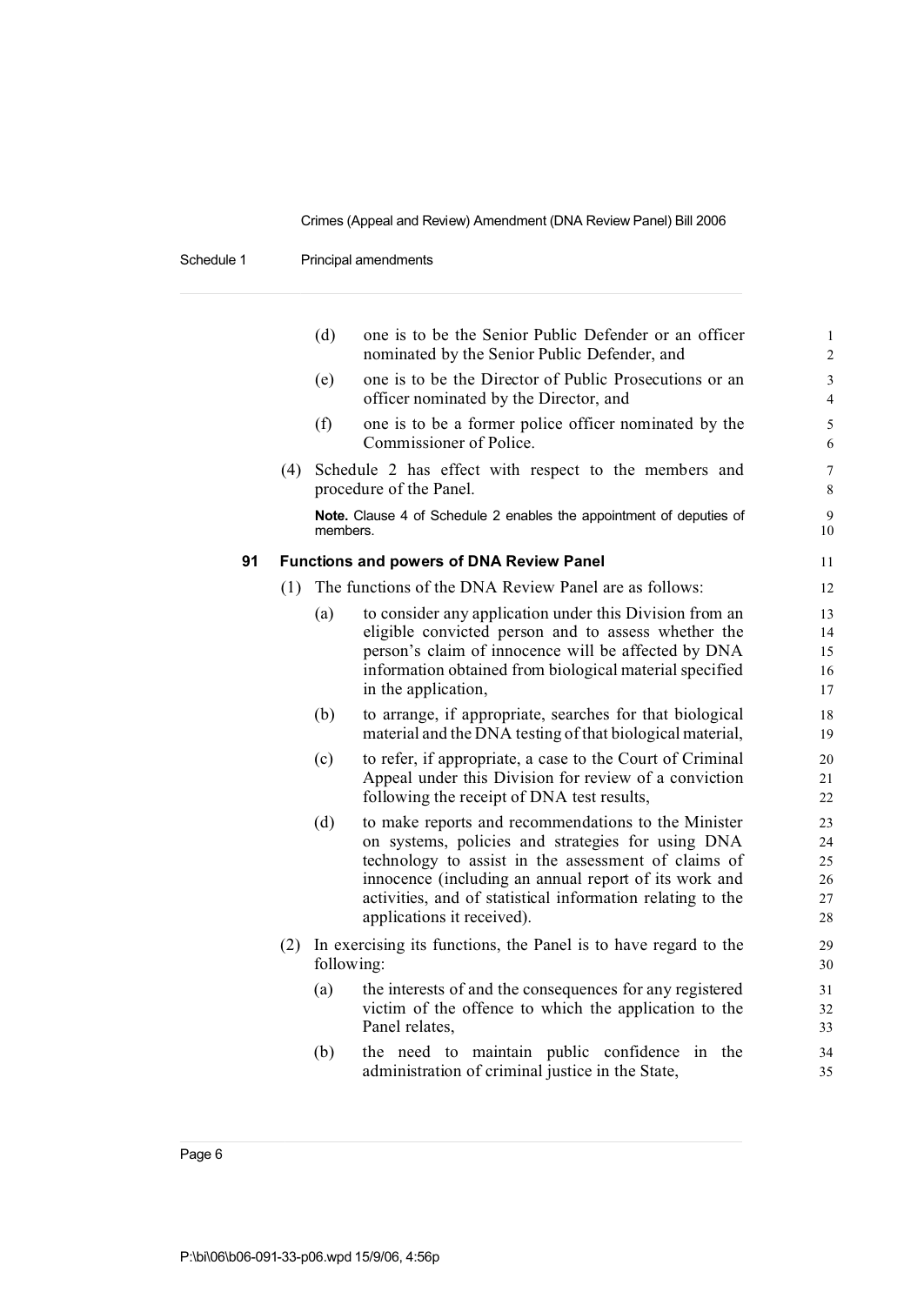Principal amendments **Schedule 1** and the set of the set of the Schedule 1

|    |     | (c)        | the public interest,                                                                                                                                                                          | $\mathbf{1}$                   |
|----|-----|------------|-----------------------------------------------------------------------------------------------------------------------------------------------------------------------------------------------|--------------------------------|
|    |     | (d)        | any other relevant matter.                                                                                                                                                                    | $\overline{c}$                 |
|    | (3) |            | For the purpose of exercising its functions, the Panel may<br>engage persons to provide expert assistance to the Panel.                                                                       | 3<br>$\overline{4}$            |
|    | (4) |            | The Panel may require the Commissioner of Police or other<br>public authority:                                                                                                                | 5<br>6                         |
|    |     | (a)        | to provide information about biological material<br>specified in an application under this Division<br>(including information about whether the material exists<br>or can be found), and      | $\overline{7}$<br>8<br>9<br>10 |
|    |     | (b)        | to provide any such biological material in their<br>possession to the Panel.                                                                                                                  | 11<br>12                       |
|    | (5) |            | The Commissioner of Police or a public authority:                                                                                                                                             | 13                             |
|    |     | (a)        | is authorised and required to provide biological material<br>or information about any such material that the<br>Commissioner or authority is required to provide under<br>subsection (4), and | 14<br>15<br>16<br>17           |
|    |     | (b)        | is authorised to provide any other specified information<br>that the Panel requests in order to determine an<br>application under this Division.                                              | 18<br>19<br>20                 |
|    | (6) |            | The Panel has such other functions as are conferred on it by or<br>under this or any other Act.                                                                                               | 21<br>22                       |
| 92 |     |            | <b>Applications to DNA Review Panel</b>                                                                                                                                                       | 23                             |
|    | (1) |            | An application under this Division may be made to the DNA<br>Review Panel in writing by an eligible convicted person or by<br>any other person on the convicted person's behalf.              | 24<br>25<br>26                 |
|    | (2) |            | The application is to specify the biological material from which<br>DNA information may be obtained to support the convicted<br>person's claim of innocence.                                  | 27<br>28<br>29                 |
|    | (3) | Division): | If the Panel is satisfied that the application is made by or on<br>behalf of an eligible convicted person, it may (subject to this                                                            | 30<br>31<br>32                 |
|    |     | (a)        | arrange searches for biological material specified in the<br>application and the DNA testing of that biological<br>material, and                                                              | 33<br>34<br>35                 |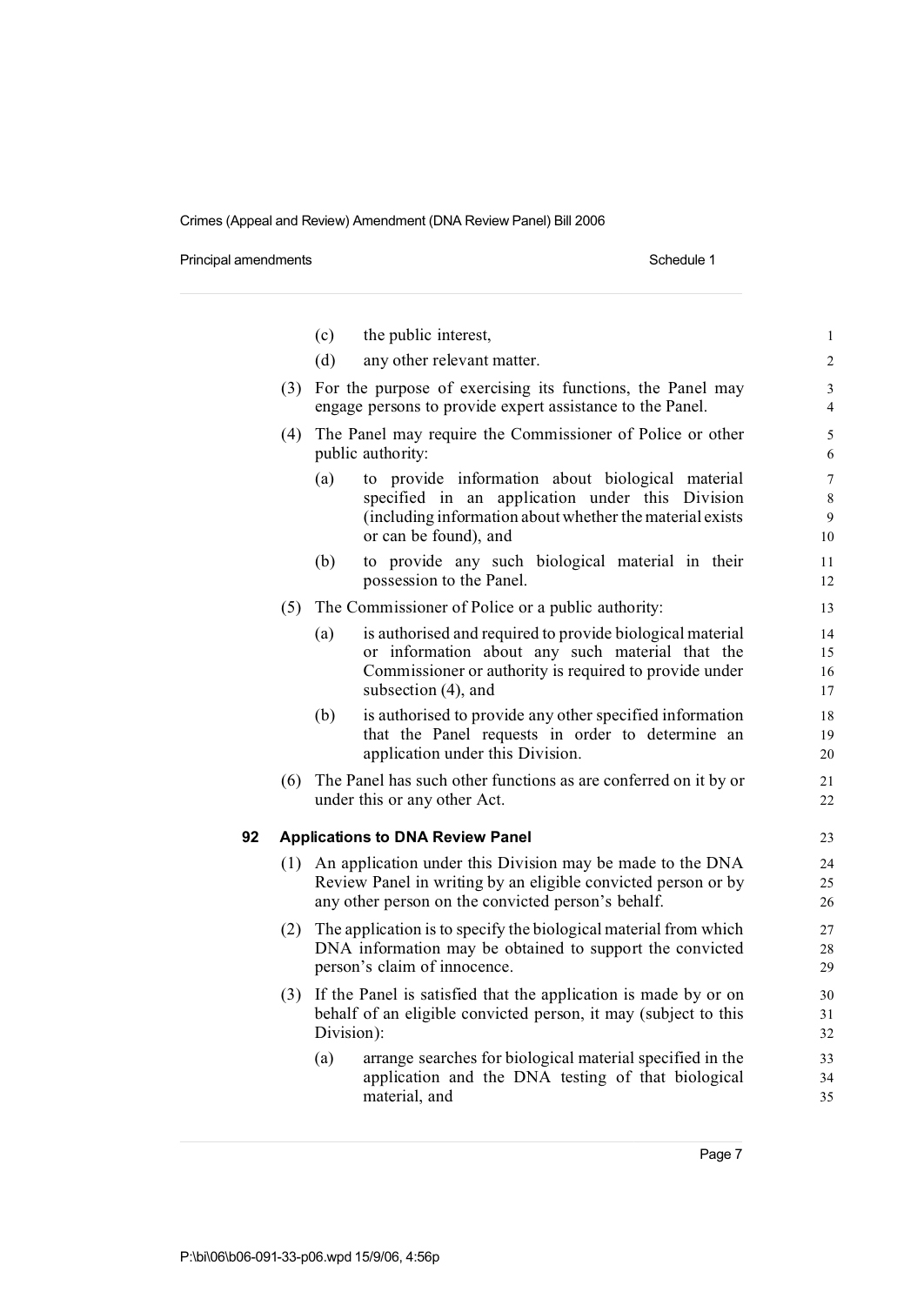Schedule 1 Principal amendments

|    |     | (b)                                                                                                              | prepare a report of its findings with respect to the<br>application.                                                                                                                                                                                                                                                                                                                                                                                                                                                              | $\mathbf 1$<br>$\overline{c}$                                          |  |  |  |  |
|----|-----|------------------------------------------------------------------------------------------------------------------|-----------------------------------------------------------------------------------------------------------------------------------------------------------------------------------------------------------------------------------------------------------------------------------------------------------------------------------------------------------------------------------------------------------------------------------------------------------------------------------------------------------------------------------|------------------------------------------------------------------------|--|--|--|--|
| 93 |     |                                                                                                                  | Refusal or deferral of consideration                                                                                                                                                                                                                                                                                                                                                                                                                                                                                              | $\mathfrak{Z}$                                                         |  |  |  |  |
|    | (1) | The DNA Review Panel may refuse to consider or otherwise<br>deal with an application under this Division.        |                                                                                                                                                                                                                                                                                                                                                                                                                                                                                                                                   |                                                                        |  |  |  |  |
|    | (2) | Without limiting subsection (1), the Panel is to refuse to<br>consider or otherwise deal with an application if: |                                                                                                                                                                                                                                                                                                                                                                                                                                                                                                                                   |                                                                        |  |  |  |  |
|    |     | (a)<br>(b)                                                                                                       | it appears that the matter:<br>has been fully dealt with in the proceedings<br>(i)<br>giving rise to the conviction (or in any<br>proceedings on appeal from the conviction), or<br>has previously been dealt with under this<br>(ii)<br>Division, or<br>has previously been dealt with under Division 2<br>(iii)<br>or 3 (or the corresponding provisions of the<br>previous review provisions), and<br>the Panel is not satisfied that there are any special facts<br>or special circumstances to justify the taking of further | $\,$ 8 $\,$<br>9<br>10<br>11<br>12<br>13<br>14<br>15<br>16<br>17<br>18 |  |  |  |  |
|    | (3) |                                                                                                                  | action under this Division.<br>Without limiting subsection $(1)$ , the Panel is to refuse to<br>consider or otherwise deal with an application if it appears that<br>the biological material specified in the application does not<br>exist or cannot be found.                                                                                                                                                                                                                                                                   | 19<br>20<br>21<br>22<br>23                                             |  |  |  |  |
|    | (4) |                                                                                                                  | The Panel may defer consideration of an application if:                                                                                                                                                                                                                                                                                                                                                                                                                                                                           | 24                                                                     |  |  |  |  |
|    |     | (a)                                                                                                              | the time within which an appeal may be made against<br>the conviction (without leave to appeal out of time) is<br>yet to expire, or                                                                                                                                                                                                                                                                                                                                                                                               | 25<br>26<br>27                                                         |  |  |  |  |
|    |     | (b)                                                                                                              | the conviction is the subject of appeal proceedings<br>(including proceedings on an application for leave to<br>appeal) that are yet to be finally determined, or                                                                                                                                                                                                                                                                                                                                                                 | 28<br>29<br>30                                                         |  |  |  |  |
|    |     | (c)                                                                                                              | the matter is being dealt with under Division 2 or 3, or                                                                                                                                                                                                                                                                                                                                                                                                                                                                          | 31                                                                     |  |  |  |  |
|    |     | (d)                                                                                                              | the application fails to disclose sufficient information to<br>enable the matter to be properly considered.                                                                                                                                                                                                                                                                                                                                                                                                                       | 32<br>33                                                               |  |  |  |  |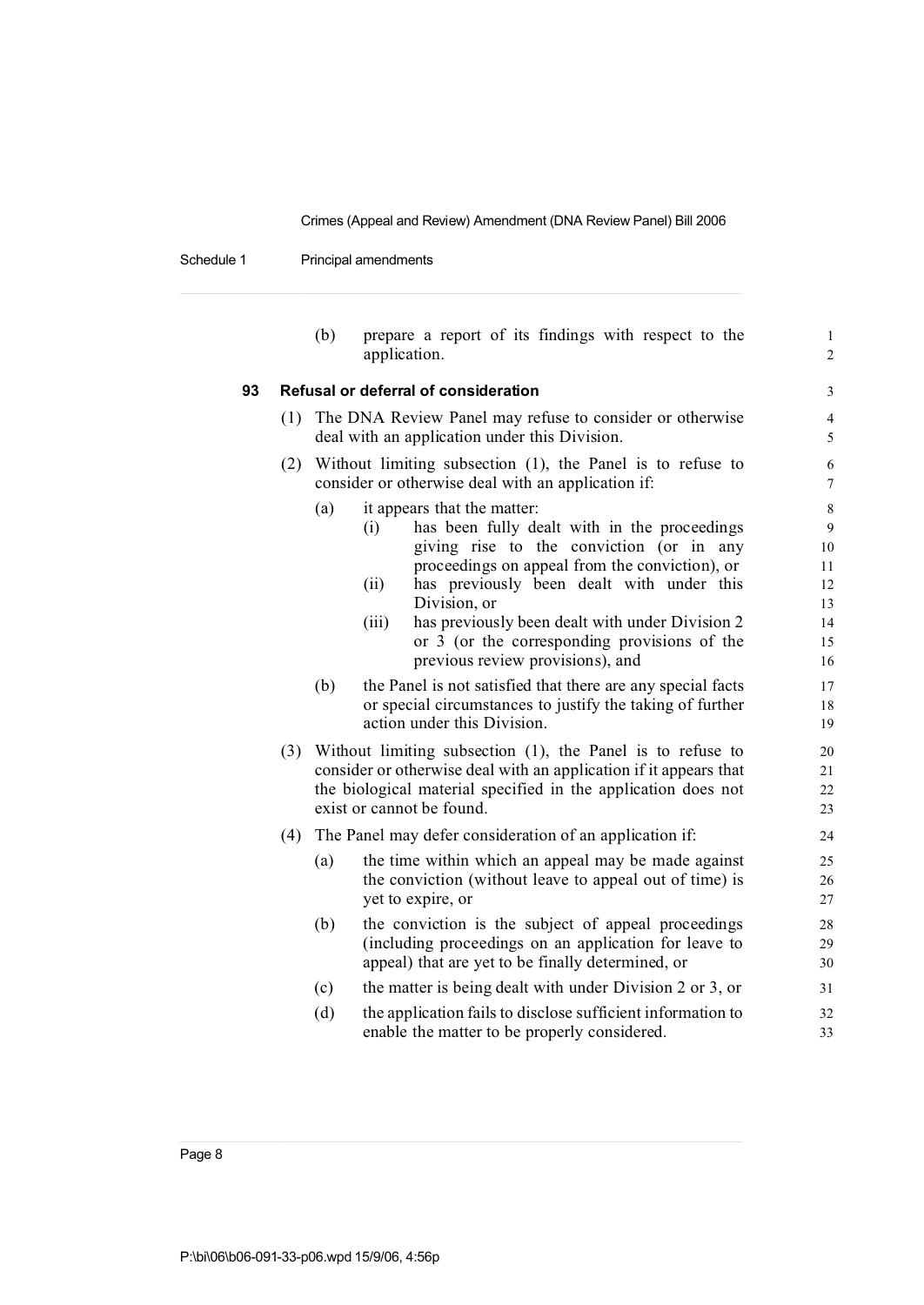Principal amendments **Schedule 1** and the set of the set of the Schedule 1

| 94 |     | <b>Referral of matter to Court of Criminal Appeal</b>                                                                                                                                                                                                                                                                                           | $\mathbf{1}$                                                                              |
|----|-----|-------------------------------------------------------------------------------------------------------------------------------------------------------------------------------------------------------------------------------------------------------------------------------------------------------------------------------------------------|-------------------------------------------------------------------------------------------|
|    | (1) | The DNA Review Panel may refer a matter (together with a<br>copy of its report under section 92 $(3)$ (b)) to the Court of<br>Criminal Appeal for consideration of the question of whether<br>the conviction should be set aside if the Panel is of the opinion<br>that there is a reasonable doubt as to the guilt of the convicted<br>person. | $\overline{c}$<br>$\overline{\mathbf{3}}$<br>$\overline{4}$<br>5<br>6<br>$\boldsymbol{7}$ |
|    | (2) | The Panel cannot refer a matter to the Court of Criminal<br>Appeal unless the quorum present at the meeting of the Panel<br>when the decision is made includes the Chairperson and the<br>following members:                                                                                                                                    | 8<br>9<br>10<br>11                                                                        |
|    |     | the Senior Public Defender or the officer nominated by<br>(a)<br>the Senior Public Defender,                                                                                                                                                                                                                                                    | 12<br>13                                                                                  |
|    |     | the Director of Public Prosecutions or the officer<br>(b)<br>nominated by the Director.                                                                                                                                                                                                                                                         | 14<br>15                                                                                  |
|    | (3) | On receiving a reference under this section, the Court of<br>Criminal Appeal is to deal with the case so referred in the same<br>way as if the convicted person had appealed against the<br>conviction under the Criminal Appeal Act 1912.                                                                                                      | 16<br>17<br>18<br>19                                                                      |
|    | (4) | In any proceedings on a reference under this section:                                                                                                                                                                                                                                                                                           | 20                                                                                        |
|    |     | (a)<br>the Crown has the right of appearance, and                                                                                                                                                                                                                                                                                               | 21                                                                                        |
|    |     | (b)<br>the Court of Criminal Appeal is to consider:<br>the report prepared by the Panel under section<br>(i)<br>$92(3)(b)$ , and<br>(ii)<br>any submissions on any such report that are<br>made by the Crown or by the applicant to whom<br>the proceedings relate, and                                                                         | 22<br>23<br>24<br>25<br>26<br>27                                                          |
|    |     | (c)<br>no other evidence is to be admitted or considered,<br>except by leave of the Court of Criminal Appeal, and                                                                                                                                                                                                                               | 28<br>29                                                                                  |
|    |     | (d)<br>if leave to admit evidence is granted, the rules governing<br>the admissibility of evidence do not apply to the<br>proceedings.                                                                                                                                                                                                          | 30<br>31<br>32                                                                            |
|    | (5) | The convicted person is entitled to receive a copy of the report<br>of the Panel under section 92 (3) (b) for the purpose of<br>enabling the convicted person to make submissions on the<br>report as referred to in subsection $(4)$ (b).                                                                                                      | 33<br>34<br>35<br>36                                                                      |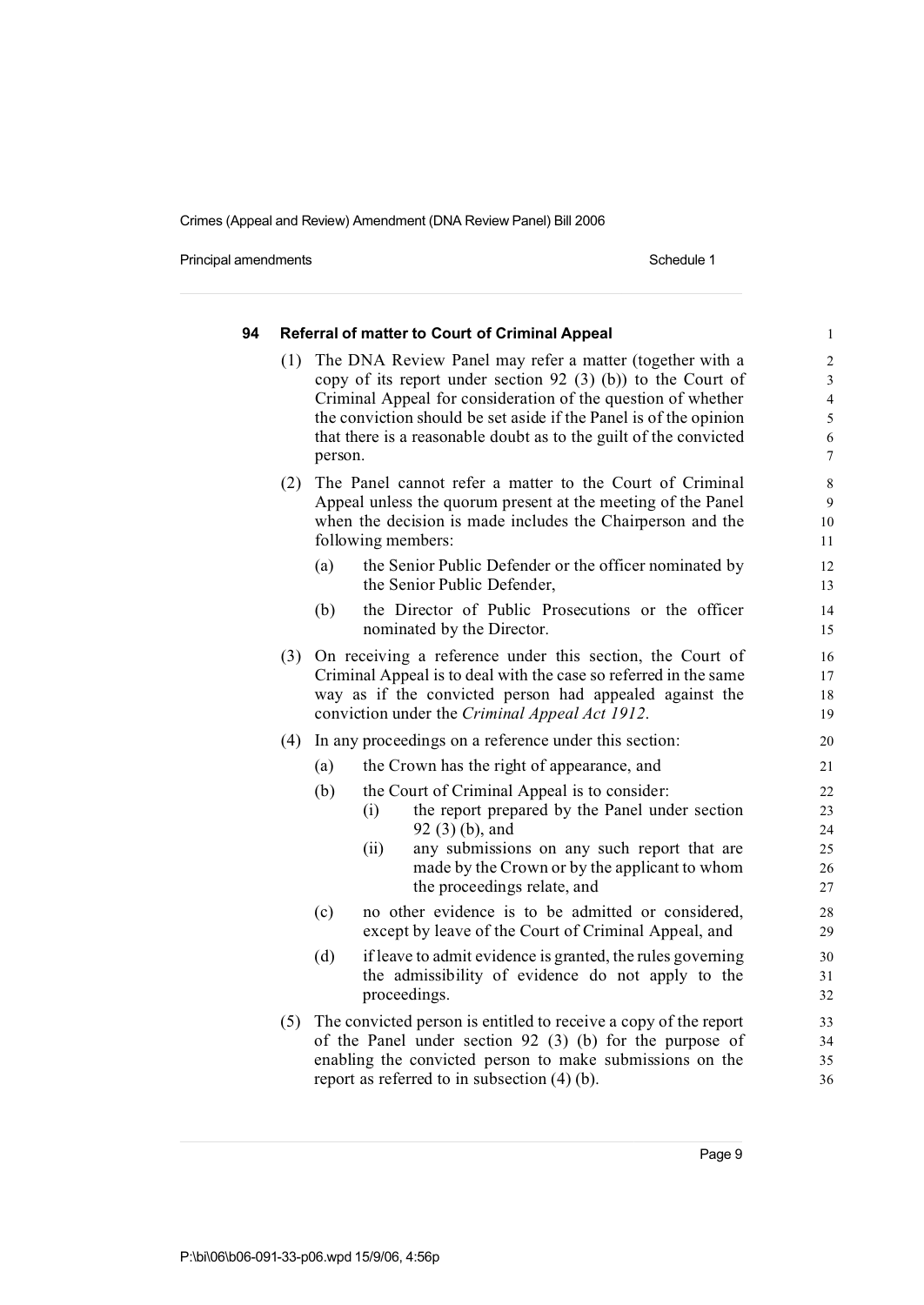Schedule 1 Principal amendments

|     | Notification and secrecy provisions                                                                                                                                                                                                                                                                              | $\mathbf{1}$                       |
|-----|------------------------------------------------------------------------------------------------------------------------------------------------------------------------------------------------------------------------------------------------------------------------------------------------------------------|------------------------------------|
|     | (1) If an application is made under this Division by an eligible<br>convicted person, the DNA Review Panel is to notify:                                                                                                                                                                                         | $\overline{2}$<br>3                |
|     | (a)<br>the applicant and the registered victims of the offence<br>concerned of any decision by the Panel to arrange<br>searches for and DNA testing of biological material with<br>respect to the application, and                                                                                               | $\overline{4}$<br>5<br>6<br>$\tau$ |
|     | (b)<br>the applicant and those registered victims of the<br>determination of the Panel with respect to the<br>application.                                                                                                                                                                                       | 8<br>9<br>10                       |
|     | The Panel may give such a notification by giving it to an<br>Australian legal practitioner who is representing the applicant<br>or registered victim.                                                                                                                                                            | 11<br>12<br>13                     |
| (2) | The Panel may also provide information about an application<br>under this Division:                                                                                                                                                                                                                              | 14<br>15                           |
|     | to the Commissioner of Police, the Police Integrity<br>(a)<br>Commission, the Independent Commission Against<br>Corruption, the Commissioner of Corrective Services or<br>the Director-General of the Department of Juvenile<br>Justice, or                                                                      | 16<br>17<br>18<br>19<br>20         |
|     | to the Minister or Chief Justice, or<br>(b)                                                                                                                                                                                                                                                                      | 21                                 |
|     | (c)<br>to any other person or body prescribed by the<br>regulations.                                                                                                                                                                                                                                             | 22<br>23                           |
| (3) | A person must not disclose any information that was acquired<br>by the person as a member of the Panel (or as a person<br>engaged to assist the Panel) unless the disclosure is made for<br>the purpose of the exercise of functions under this Division or<br>in the circumstances authorised by this Division. | 24<br>25<br>26<br>27<br>28         |
|     | Maximum penalty: 100 penalty units or imprisonment for<br>2 years, or both.                                                                                                                                                                                                                                      | 29<br>30                           |
| (4) | In this section, <i>registered victim</i> means a victim whose name<br>is recorded on the Register of Victims under the Crimes<br>(Administration of Sentences) Act 1999.                                                                                                                                        | 31<br>32<br>33                     |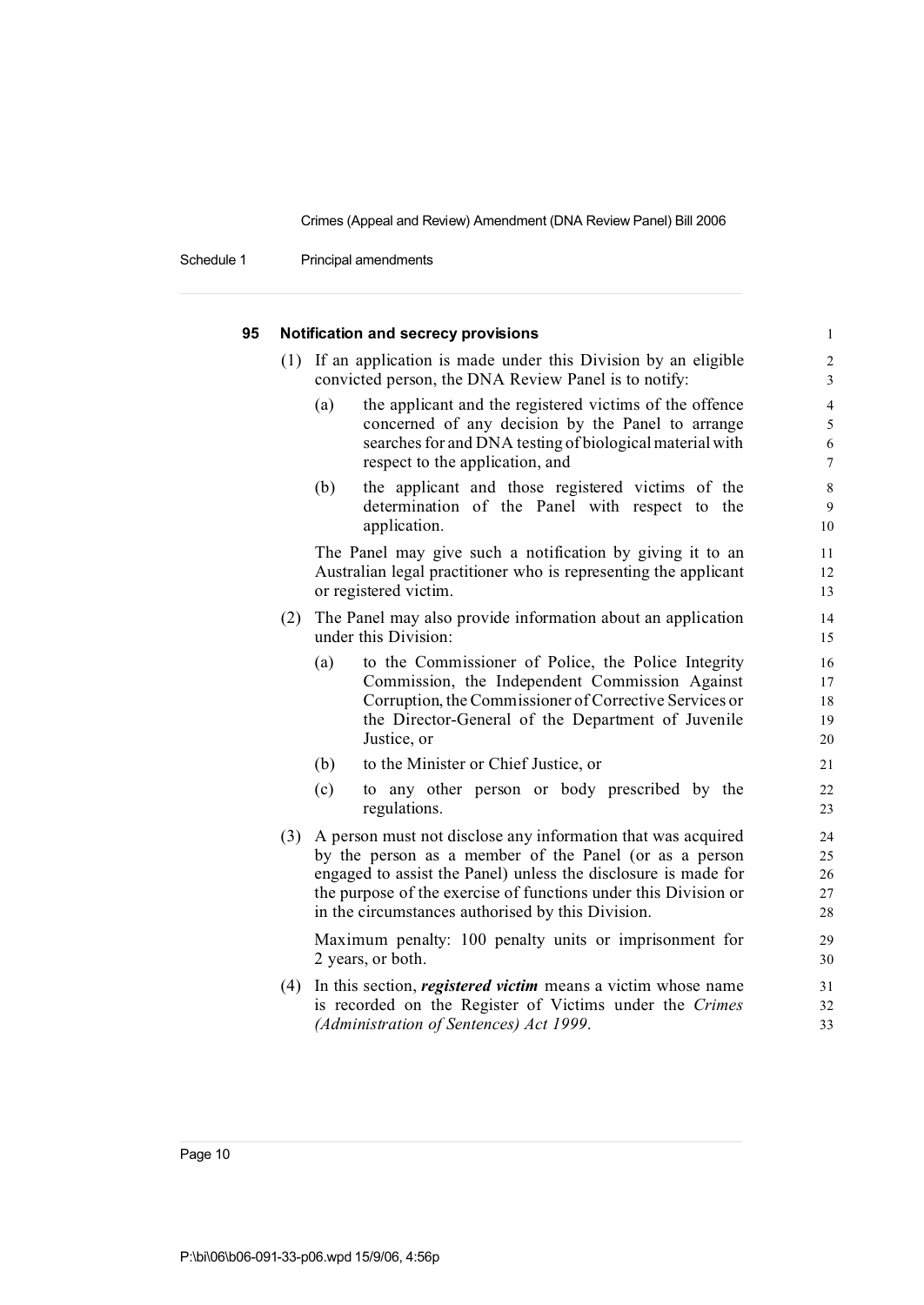Principal amendments **Schedule 1** Schedule 1

| 96 | Duty of police and other State officers to retain biological material<br>evidence relating to eligible convicted persons |     |                                                                                                                                                                                                                                                                                                            |                                          |  |  |  |
|----|--------------------------------------------------------------------------------------------------------------------------|-----|------------------------------------------------------------------------------------------------------------------------------------------------------------------------------------------------------------------------------------------------------------------------------------------------------------|------------------------------------------|--|--|--|
|    | (1)                                                                                                                      |     | This section applies to physical evidence comprising or<br>containing biological material:                                                                                                                                                                                                                 | 3<br>$\overline{4}$                      |  |  |  |
|    |                                                                                                                          | (a) | that was obtained by any member of NSW Police in<br>connection with the investigation or prosecution of the<br>offence for which an eligible convicted person was<br>convicted (but only if the person was convicted of an<br>offence punishable by imprisonment for life or for 20<br>years or more), and | 5<br>6<br>$\overline{7}$<br>8<br>9<br>10 |  |  |  |
|    |                                                                                                                          | (b) | that is in the possession or control of any member of<br>NSW Police on the commencement of this section,                                                                                                                                                                                                   | 11<br>12                                 |  |  |  |
|    |                                                                                                                          |     | referred to in this section as <i>relevant biological material</i> .                                                                                                                                                                                                                                       | 13                                       |  |  |  |
|    | (2)                                                                                                                      |     | It is the duty of members of NSW Police (or members of any<br>other authority of the State) to retain relevant biological<br>material in their possession or control.                                                                                                                                      | 14<br>15<br>16                           |  |  |  |
|    | (3)                                                                                                                      |     | However, that duty does not apply to relevant biological<br>material if:                                                                                                                                                                                                                                   | 17<br>18                                 |  |  |  |
|    |                                                                                                                          | (a) | the material is required, by the order of any court, to be<br>returned to the person to whom the material belongs, or                                                                                                                                                                                      | 19<br>20                                 |  |  |  |
|    |                                                                                                                          | (b) | the owner of the material is the victim of the offence<br>concerned and the material is required to be returned<br>promptly to minimise inconvenience to the victim, or                                                                                                                                    | 21<br>22<br>23                           |  |  |  |
|    |                                                                                                                          | (c) | the material is of such size or nature as to render its<br>retention impracticable (but only if steps have been<br>taken to retain a portion of the material sufficient for<br>DNA testing), or                                                                                                            | 24<br>25<br>26<br>27                     |  |  |  |
|    |                                                                                                                          | (d) | the material has already been subject to DNA testing<br>and the testing indicates that it relates only to the<br>eligible convicted person concerned, or                                                                                                                                                   | 28<br>29<br>30                           |  |  |  |
|    |                                                                                                                          | (e) | the eligible convicted person concerned ceases to be an<br>eligible convicted person, or                                                                                                                                                                                                                   | 31<br>32                                 |  |  |  |
|    |                                                                                                                          | (f) | the material is required by or under any Act to be given<br>to another person or destroyed.                                                                                                                                                                                                                | 33<br>34                                 |  |  |  |
|    | (4)                                                                                                                      |     | An authority of the State is not under a duty to retain biological<br>material if the material is given to a court or another authority<br>of the State and has not been returned.                                                                                                                         | 35<br>36<br>37                           |  |  |  |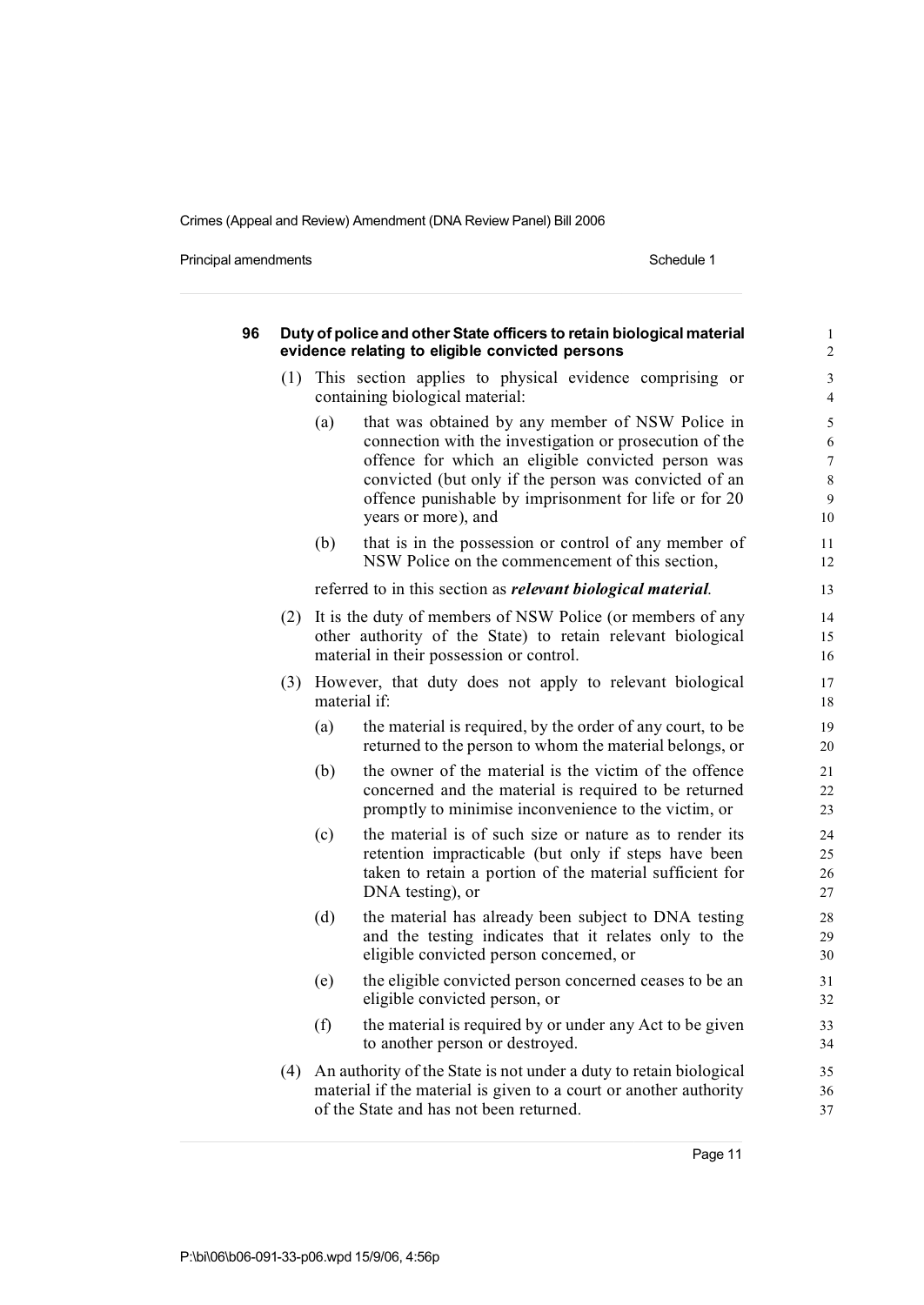Schedule 1 Principal amendments

|       |                     | (5) A person who, knowing that relevant biological material is<br>required to be retained under this section, destroys or tampers<br>with the material with the intention of preventing the material<br>being subjected to DNA testing is guilty of an offence.                                                                                                                                                                  | 1<br>2<br>3<br>4                       |
|-------|---------------------|----------------------------------------------------------------------------------------------------------------------------------------------------------------------------------------------------------------------------------------------------------------------------------------------------------------------------------------------------------------------------------------------------------------------------------|----------------------------------------|
|       |                     | Maximum penalty: Imprisonment for 10 years.                                                                                                                                                                                                                                                                                                                                                                                      | 5                                      |
|       | 97                  | <b>Sunset provision</b>                                                                                                                                                                                                                                                                                                                                                                                                          | 6                                      |
|       |                     | (1) The DNA Review Panel is abolished and ceases to have any<br>functions under this Division (and the duty imposed under<br>section 96 ceases) on:                                                                                                                                                                                                                                                                              | 7<br>8<br>9                            |
|       |                     | the seventh anniversary of the establishment of the<br>(a)<br>Panel, except as provided by paragraph (b), or                                                                                                                                                                                                                                                                                                                     | 10<br>11                               |
|       |                     | a later date (being not later than the tenth anniversary of<br>(b)<br>the establishment of the Panel) appointed by<br>proclamation before that seventh anniversary and after<br>the review of this Division under subsection (2).                                                                                                                                                                                                | 12<br>13<br>14<br>15                   |
|       |                     | (2) The Minister is to review this Division to determine whether<br>the DNA Review Panel should continue to operate beyond the<br>seventh anniversary of its establishment. The review is to be<br>undertaken as soon as practicable after the fifth anniversary of<br>its establishment and the report of the outcome of that review<br>is to be tabled in each House of Parliament within 12 months<br>after that anniversary. | 16<br>17<br>18<br>19<br>20<br>21<br>22 |
| [2]   | <b>Section 117A</b> |                                                                                                                                                                                                                                                                                                                                                                                                                                  | 23                                     |
|       |                     | Insert after section 78 (renumbered as section 117):                                                                                                                                                                                                                                                                                                                                                                             | 24                                     |
|       | 117A                | <b>Proceedings for offences</b>                                                                                                                                                                                                                                                                                                                                                                                                  | 25                                     |
|       |                     | Proceedings for an offence under this Act or the regulations<br>(other than under section 96) may be dealt with summarily<br>before a Local Court.                                                                                                                                                                                                                                                                               | 26<br>27<br>28                         |
| $[3]$ |                     | Schedule 1 Savings, transitional and other provisions                                                                                                                                                                                                                                                                                                                                                                            | 29                                     |
|       |                     | Insert at the end of clause $1(1)$ :                                                                                                                                                                                                                                                                                                                                                                                             | 30                                     |
|       |                     | Crimes (Appeal and Review) Amendment (DNA Review Panel)<br>Act 2006                                                                                                                                                                                                                                                                                                                                                              | 31<br>32                               |
|       |                     |                                                                                                                                                                                                                                                                                                                                                                                                                                  |                                        |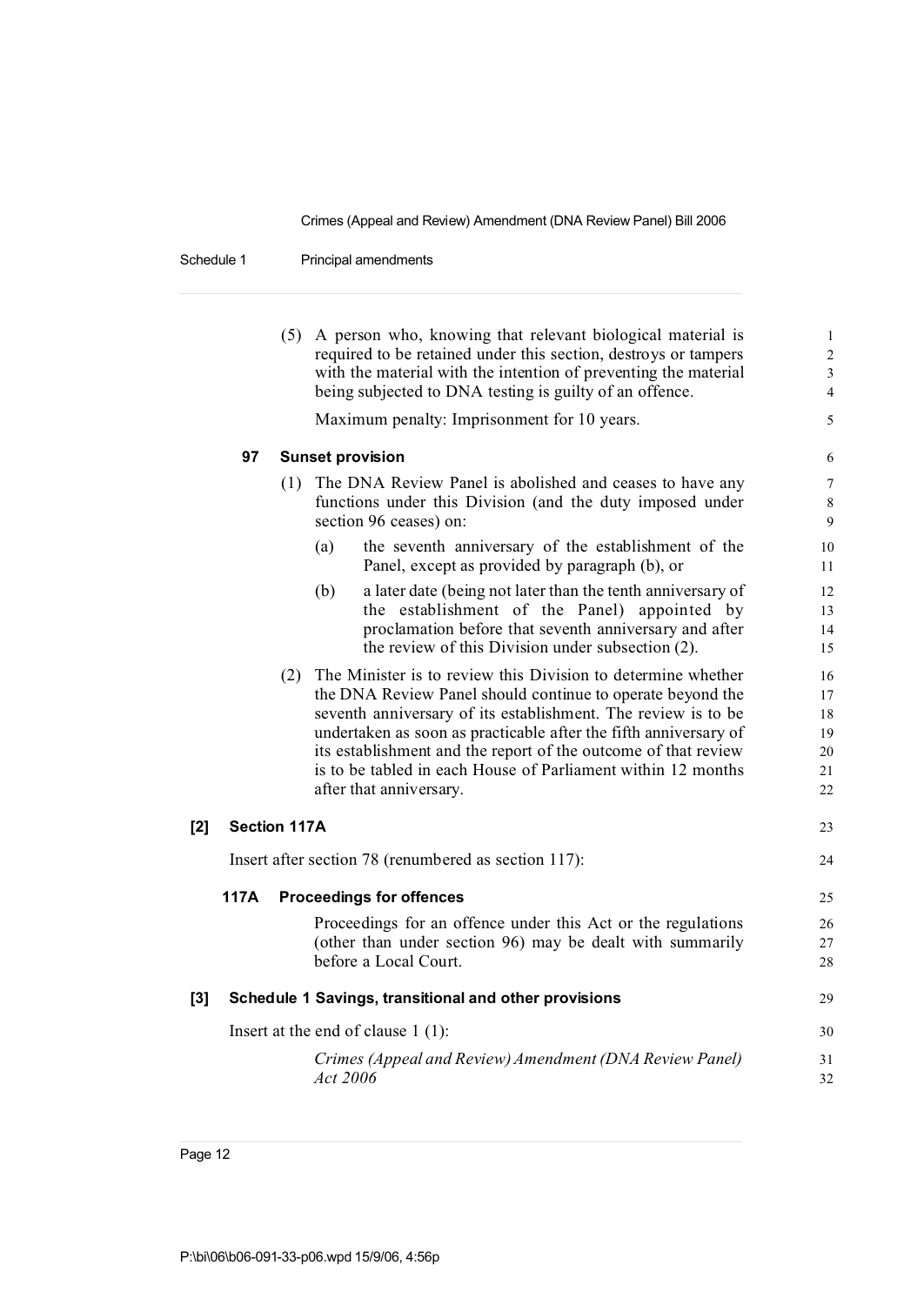Principal amendments **Schedule 1** Schedule 1

| [4] | Schedule 1 |                                                                                                                                                                                                                                                                                                                                                           | $\mathbf{1}$                     |
|-----|------------|-----------------------------------------------------------------------------------------------------------------------------------------------------------------------------------------------------------------------------------------------------------------------------------------------------------------------------------------------------------|----------------------------------|
|     |            | Insert at the end of the Schedule (with appropriate Part and clause numbers):                                                                                                                                                                                                                                                                             | $\overline{c}$                   |
|     | Part       | Provisions consequent on enactment of<br><b>Crimes (Appeal and Review) Amendment</b><br>(DNA Review Panel) Act 2006                                                                                                                                                                                                                                       | 3<br>$\overline{4}$<br>5         |
|     |            | <b>Definition</b>                                                                                                                                                                                                                                                                                                                                         | 6                                |
|     |            | In this Part:                                                                                                                                                                                                                                                                                                                                             | 7                                |
|     |            | <b>amending Act</b> means the Crimes (Appeal and Review)<br>Amendment (DNA Review Panel) Act 2006.                                                                                                                                                                                                                                                        | 8<br>9                           |
|     |            | Review of previous convictions and sentences                                                                                                                                                                                                                                                                                                              | 10                               |
|     |            | Part 7 of this Act, as inserted by the amending Act, extends to<br>convictions and sentences entered or imposed before the<br>commencement of that Part.                                                                                                                                                                                                  | 11<br>12<br>13                   |
|     |            | Pending applications under Part 13A of Crimes Act for review of<br>convictions and sentences                                                                                                                                                                                                                                                              | 14<br>15                         |
|     |            | (1) A petition or application that was made under Part 13A of the<br>Crimes Act 1900 before the repeal and transfer of that Part by<br>the amending Act and that had not been finally determined<br>under that Part immediately before its repeal is taken to be a<br>petition or application under the corresponding provision of<br>Part 7 of this Act. | 16<br>17<br>18<br>19<br>20<br>21 |
|     |            | (2) Any referral or report with respect to such a petition or<br>application that was made under Part 13A of the Crimes Act<br>1900 is taken to have been made under the corresponding<br>provision of Part 7 of this Act.                                                                                                                                | 22<br>23<br>24<br>25             |
|     |            | Pending applications to set aside conviction following free<br>pardon                                                                                                                                                                                                                                                                                     | 26<br>27                         |
|     |            | An application to the Court of Criminal Appeal that was made<br>under Part 13A of the Crimes Act 1900 before the repeal and<br>transfer of that Part by the amending Act for the purpose of<br>setting aside a conviction for an offence for which a free<br>pardon has been granted and that had not been finally                                        | 28<br>29<br>30<br>31<br>32       |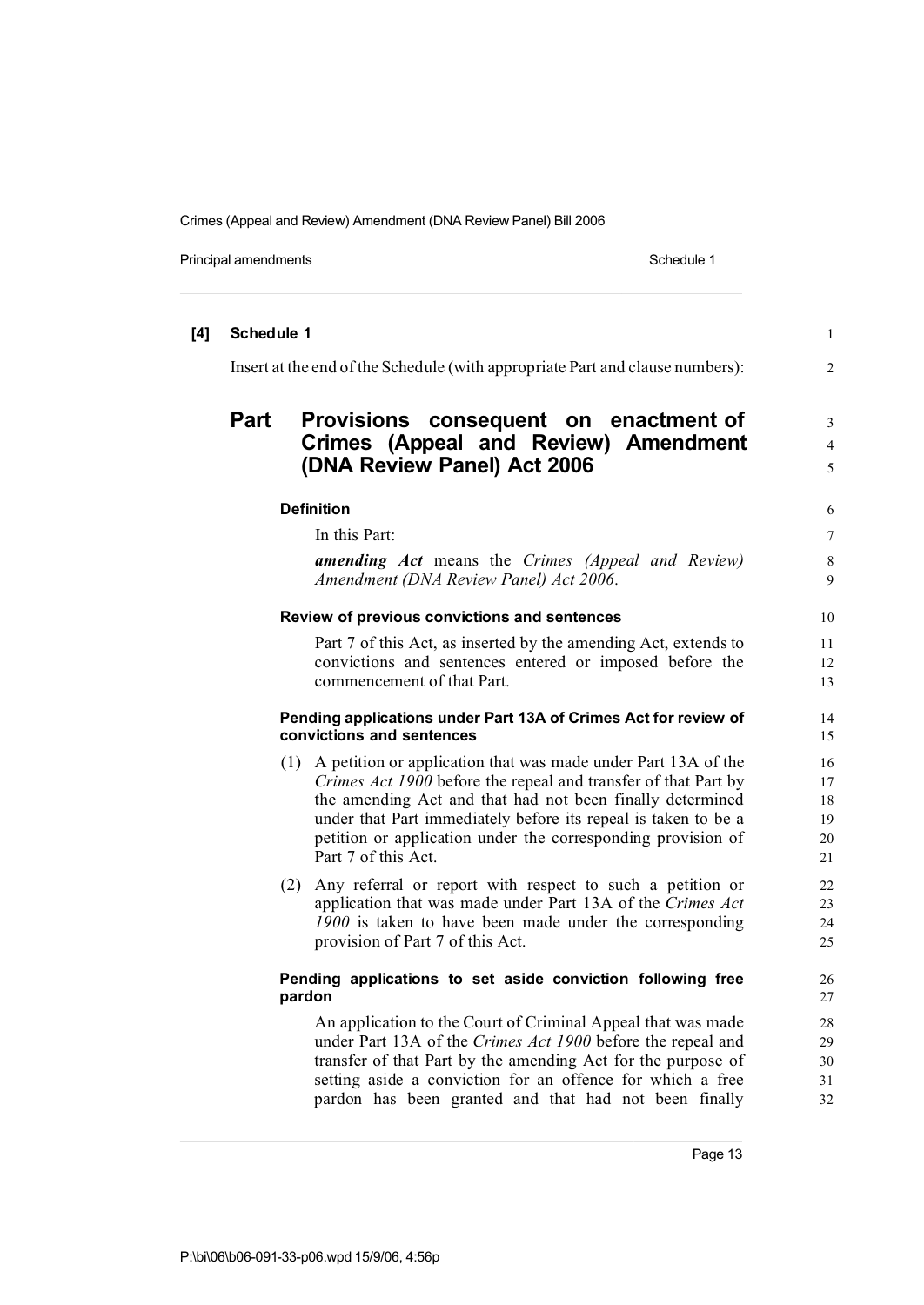Schedule 1 Principal amendments

determined under that Part immediately before its repeal is 1 taken to be an application under section 84 of this Act. 2 **[5] Schedule 2** 3 Insert after Schedule 1: 4 **Schedule 2 Members and procedure of DNA** <sup>5</sup> **Review Panel** 6<br>
(Section 90)

(Section 90)

| 1            | <b>Definitions</b>                                                                                                                                                                                                       | 8                    |
|--------------|--------------------------------------------------------------------------------------------------------------------------------------------------------------------------------------------------------------------------|----------------------|
|              | In this Schedule:                                                                                                                                                                                                        | 9                    |
|              | <b>Chairperson</b> means the Chairperson of the Panel.                                                                                                                                                                   | 10                   |
|              | <i>member</i> means any member of the Panel.                                                                                                                                                                             | 11                   |
|              | <b>Panel</b> means the DNA Review Panel constituted by section 90.                                                                                                                                                       | 12                   |
| $\mathbf{2}$ | Terms of office of members                                                                                                                                                                                               | 13                   |
|              | Subject to this Schedule, a member holds office for such period<br>(not exceeding 3 years) as is specified in the member's<br>instrument of appointment, but is eligible (if otherwise<br>qualified) for re-appointment. | 14<br>15<br>16<br>17 |
| 3            | Remuneration                                                                                                                                                                                                             | 18                   |
|              | A member is entitled to be paid such remuneration (including<br>travelling and subsistence allowances) as the Minister may<br>from time to time determine in respect of the member.                                      | 19<br>20<br>21       |
| 4            | <b>Deputies</b>                                                                                                                                                                                                          | 22                   |
|              | (1) The Minister may, from time to time, appoint a person to be the<br>deputy of a member, and the Minister may revoke any such<br>appointment.                                                                          | 23<br>24<br>25       |
|              | A person is not eligible to be appointed as the deputy of a<br>(2)<br>member unless the person has the same qualification that was<br>required for appointment as that member.                                           | 26<br>27<br>28       |
|              | In the absence of a member, the member's deputy may, if<br>(3)<br>available, act in the place of the member.                                                                                                             | 29<br>30             |
|              |                                                                                                                                                                                                                          |                      |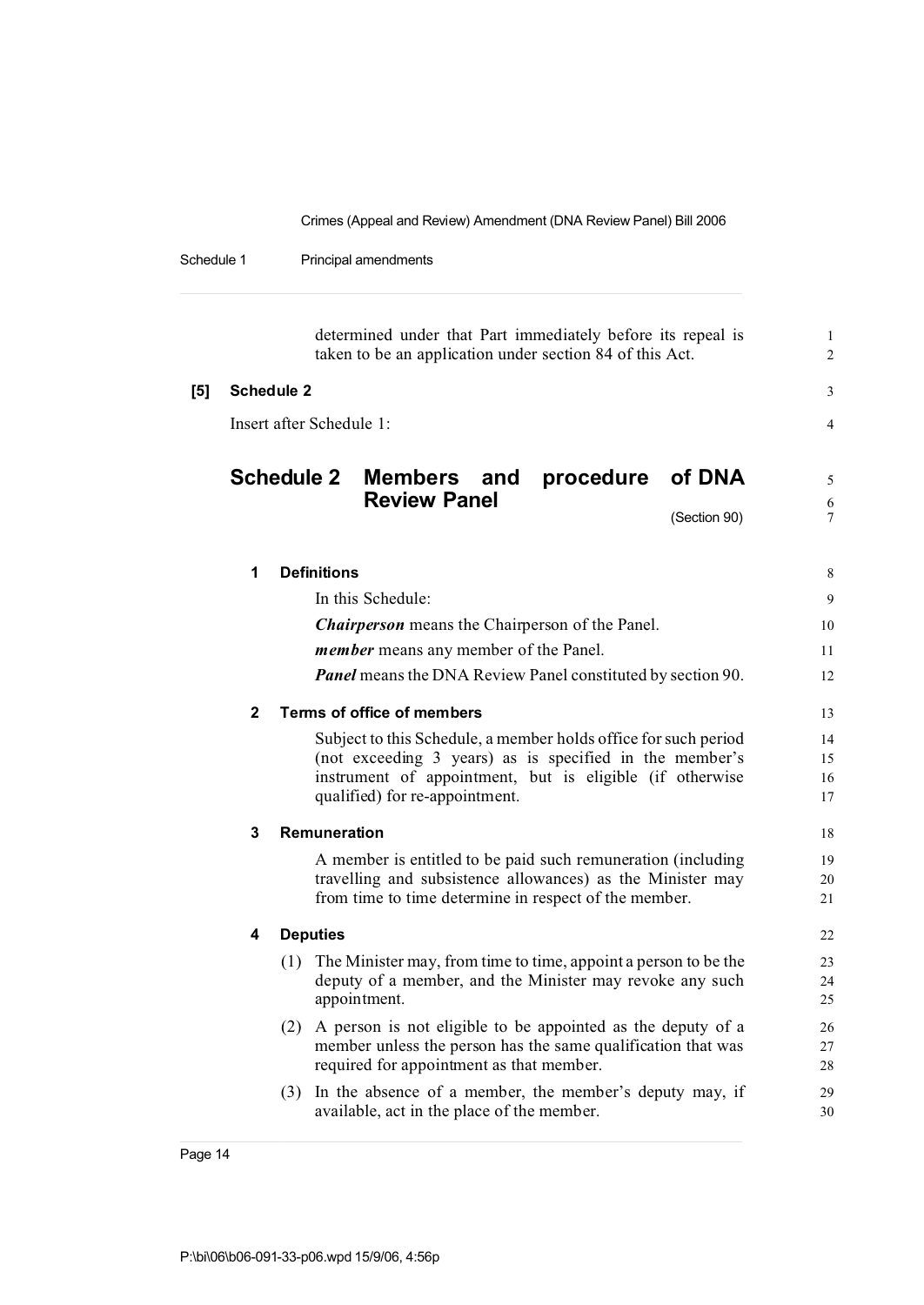Principal amendments **Schedule 1** Schedule 1

|   | (4) |     | While acting in the place of a member, a person:                                                                                                                                                                                                                                     | $\mathbf 1$                                |
|---|-----|-----|--------------------------------------------------------------------------------------------------------------------------------------------------------------------------------------------------------------------------------------------------------------------------------------|--------------------------------------------|
|   |     | (a) | has all the functions of the member and is taken to be a<br>member, and                                                                                                                                                                                                              | $\overline{c}$<br>$\overline{\mathbf{3}}$  |
|   |     | (b) | is entitled to be paid such remuneration (including<br>travelling and subsistence allowances) as the Minister<br>may from time to time determine in respect of the<br>person.                                                                                                        | $\overline{4}$<br>5<br>6<br>$\overline{7}$ |
|   |     |     | (5) For the purposes of this clause, a vacancy in the office of a<br>member is taken to be an absence of the member.                                                                                                                                                                 | 8<br>9                                     |
| 5 |     |     | Vacancy in office of member                                                                                                                                                                                                                                                          | 10                                         |
|   | (1) |     | The office of a member becomes vacant if the member:                                                                                                                                                                                                                                 | 11                                         |
|   |     | (a) | dies, or                                                                                                                                                                                                                                                                             | 12                                         |
|   |     | (b) | completes a term of office and is not re-appointed, or                                                                                                                                                                                                                               | 13                                         |
|   |     | (c) | resigns the office by instrument in writing addressed to<br>the Minister, or                                                                                                                                                                                                         | 14<br>15                                   |
|   |     | (d) | is removed from office by the Governor under this<br>clause, or                                                                                                                                                                                                                      | 16<br>17                                   |
|   |     | (e) | is absent from 4 consecutive meetings of the Panel of<br>which reasonable notice has been given to the member<br>personally or by post, except on leave granted by the<br>Minister or unless the member is excused by the<br>Minister for having been absent from those meetings, or | 18<br>19<br>20<br>21<br>22                 |
|   |     | (f) | becomes bankrupt, applies to take the benefit of any law<br>for the relief of bankrupt or insolvent debtors,<br>compounds with his or her creditors or makes an<br>assignment of his or her remuneration for their benefit,<br>or                                                    | 23<br>24<br>25<br>26<br>27                 |
|   |     | (g) | becomes a mentally incapacitated person, or                                                                                                                                                                                                                                          | 28                                         |
|   |     | (h) | is convicted in New South Wales of an offence that is<br>punishable by imprisonment for 12 months or more or<br>is convicted elsewhere than in New South Wales of an<br>offence that, if committed in New South Wales, would<br>be an offence so punishable.                         | 29<br>30<br>31<br>32<br>33                 |
|   | (2) |     | The Governor may at any time remove a member from office.                                                                                                                                                                                                                            | 34                                         |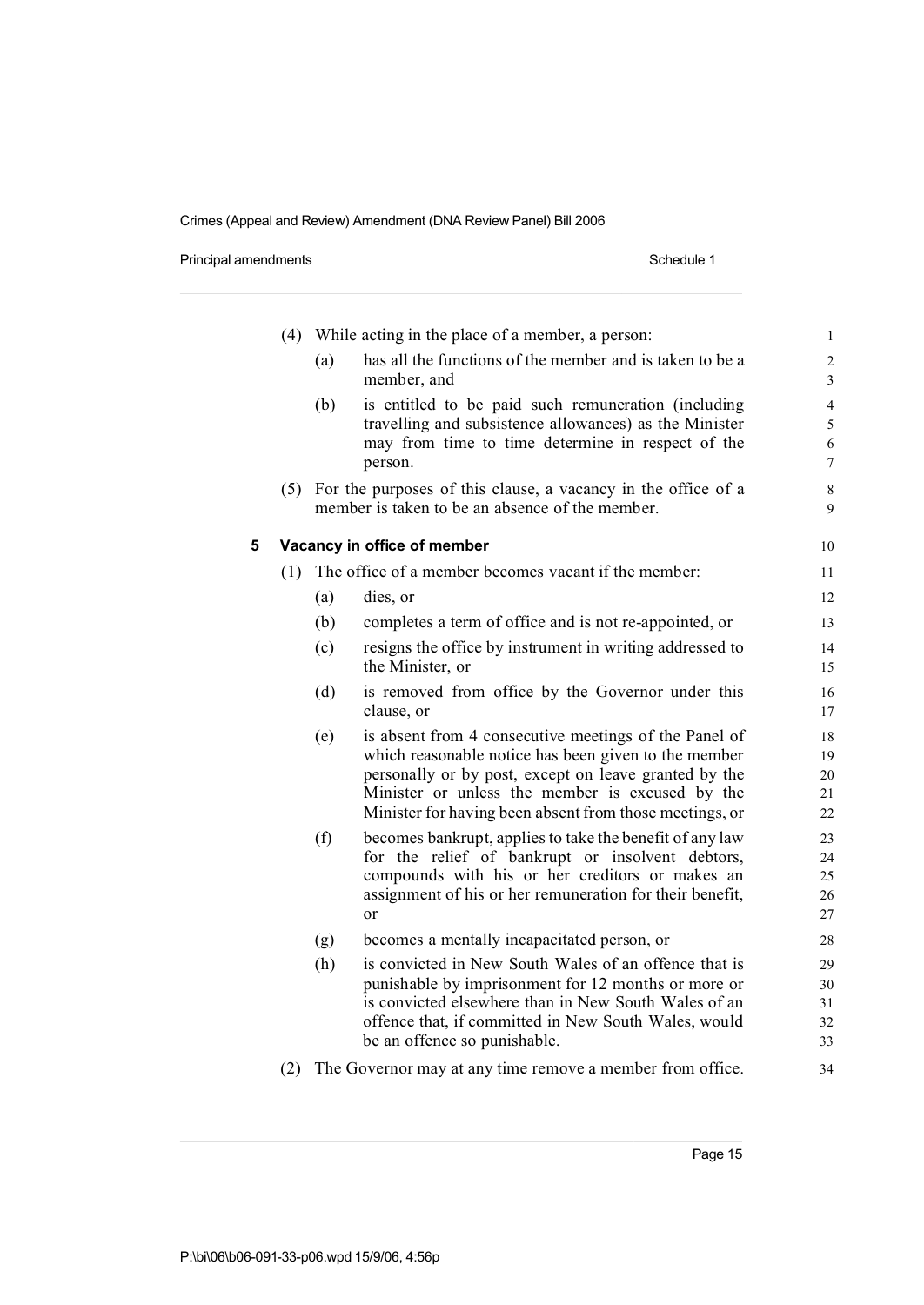Schedule 1 Principal amendments

| 6  |        | Filling of vacancy in office of member                                                                                            | $\mathbf{1}$        |
|----|--------|-----------------------------------------------------------------------------------------------------------------------------------|---------------------|
|    |        | If the office of any member becomes vacant, a person is,                                                                          | $\overline{c}$      |
|    |        | subject to this Act, to be appointed to fill the vacancy.                                                                         | 3                   |
| 7  |        | <b>Effect of certain other Acts</b>                                                                                               | $\overline{4}$      |
|    |        | (1) Chapter 1A of the Public Sector Employment and Management                                                                     | 5                   |
|    |        | Act 2002 does not apply to or in respect of the appointment of<br>a member.                                                       | 6<br>$\overline{7}$ |
|    | (2)    | If by or under any Act provision is made:                                                                                         | 8                   |
|    |        | requiring a person who is the holder of a specified office<br>(a)                                                                 | 9                   |
|    |        | to devote the whole of his or her time to the duties of<br>that office, or                                                        | 10<br>11            |
|    |        | (b)<br>prohibiting the person from engaging in employment<br>outside the duties of that office,                                   | 12<br>13            |
|    |        | the provision does not operate to disqualify the person from                                                                      | 14                  |
|    |        | holding that office and also the office of a member or from                                                                       | 15                  |
|    |        | accepting and retaining any remuneration payable to the person<br>under this Act as a member.                                     | 16<br>17            |
| 8  |        | <b>General procedure</b>                                                                                                          | 18                  |
|    |        | The procedure for the calling of meetings of the Panel and for                                                                    | 19                  |
|    |        | the conduct of business at those meetings is, subject to this Act<br>and the regulations, to be as determined by the Chairperson. | 20<br>21            |
| 9  |        | Quorum                                                                                                                            | 22                  |
|    |        | The quorum for a meeting of the Panel is 4 members, of whom                                                                       | 23                  |
|    |        | one must be the Chairperson.                                                                                                      | 24                  |
| 10 |        | <b>Presiding member</b>                                                                                                           | 25                  |
|    | (1)    | The Chairperson is to preside at a meeting of the Panel.                                                                          | 26                  |
|    | (2)    | The presiding member has a deliberative vote and, in the event                                                                    | 27                  |
|    |        | of an equality of votes, has a second or casting vote.                                                                            | 28                  |
| 11 | Voting |                                                                                                                                   | 29                  |
|    |        | (1) A decision supported by a majority of the votes cast at a                                                                     | 30                  |
|    |        | meeting of the Panel at which a quorum is present is the                                                                          | 31                  |
|    |        | decision of the Panel.                                                                                                            | 32                  |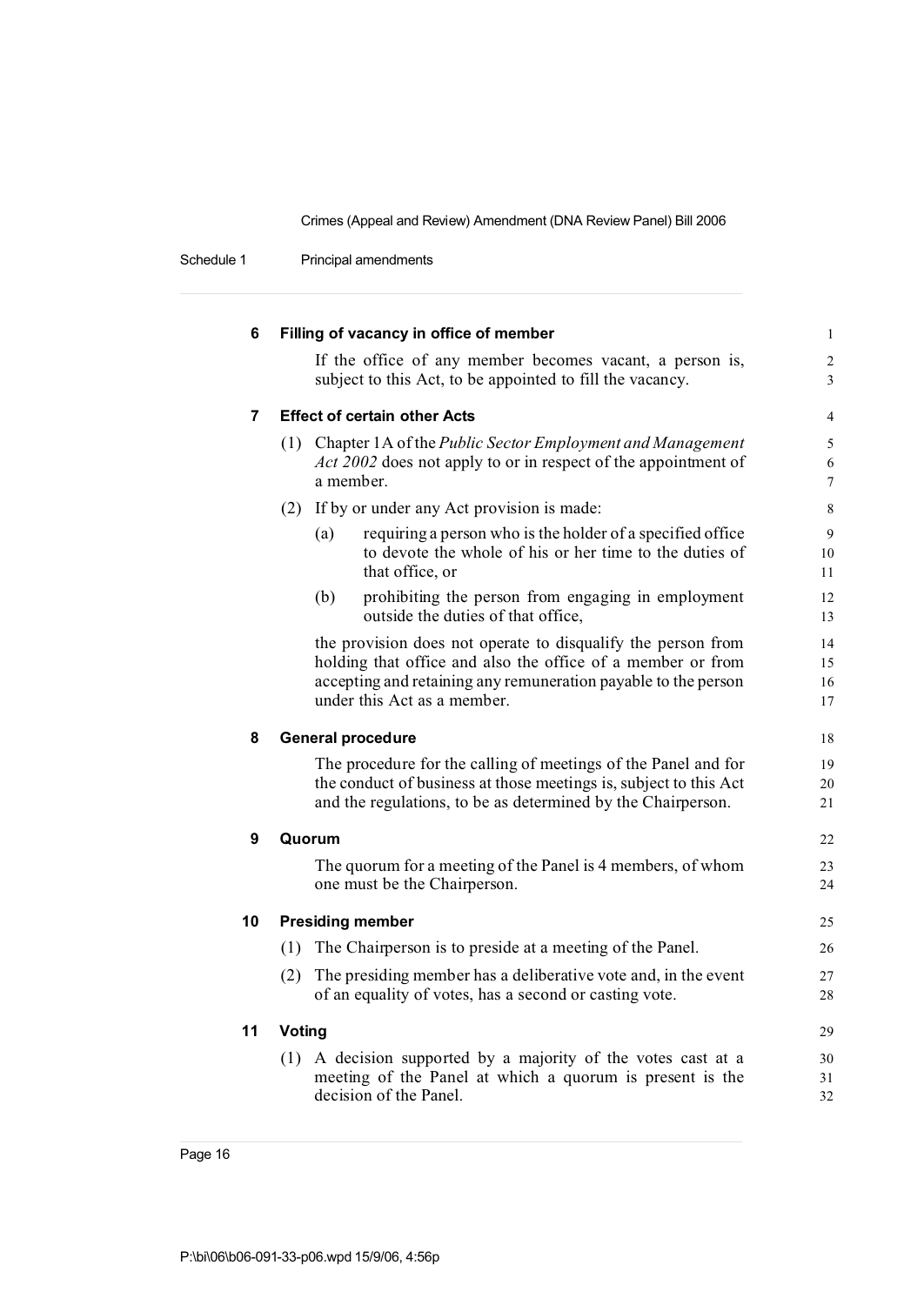Principal amendments **Schedule 1** Schedule 1

|    | (2)                                                      |                                                              | This clause is subject to section 94 (Referral of matter to Court<br>of Criminal Appeal). | $\mathbf{1}$<br>$\overline{c}$ |
|----|----------------------------------------------------------|--------------------------------------------------------------|-------------------------------------------------------------------------------------------|--------------------------------|
| 12 | Transaction of business outside meetings or by telephone |                                                              |                                                                                           | 3                              |
|    | (1)                                                      |                                                              | The Panel may, if it thinks fit, transact any of its business by                          | $\overline{\mathcal{L}}$       |
|    |                                                          |                                                              | the circulation of papers among all the members of the Panel                              | 5                              |
|    |                                                          |                                                              | for the time being, and a resolution in writing approved in                               | 6                              |
|    |                                                          |                                                              | writing by a majority of those members is taken to be a                                   | $\overline{7}$                 |
|    |                                                          |                                                              | decision of the Panel.                                                                    | 8                              |
|    | (2)                                                      |                                                              | The Panel may, if it thinks fit, transact any of its business at a                        | 9                              |
|    |                                                          |                                                              | meeting at which members (or some members) participate by                                 | 10                             |
|    |                                                          |                                                              | telephone, closed-circuit television or other means, but only if                          | 11                             |
|    |                                                          |                                                              | any member who speaks on a matter before the meeting can be                               | 12                             |
|    |                                                          |                                                              | heard by the other members.                                                               | 13                             |
|    | (3)                                                      |                                                              | For the purposes of:                                                                      | 14                             |
|    |                                                          | (a)                                                          | the approval of a resolution under subclause $(1)$ , or                                   | 15                             |
|    |                                                          | (b)                                                          | a meeting held in accordance with subclause (2),                                          | 16                             |
|    |                                                          |                                                              | the Chairperson and each member have the same voting rights                               | 17                             |
|    |                                                          |                                                              | as they have at an ordinary meeting of the Panel.                                         | 18                             |
|    | (4)                                                      | A resolution approved under subclause (1) is, subject to the |                                                                                           | 19                             |
|    |                                                          |                                                              | regulations, to be recorded in the minutes of the meetings of the                         | 20                             |
|    |                                                          | Panel.                                                       |                                                                                           | 21                             |
|    | (5)                                                      |                                                              | Papers may be circulated among the members for the purposes                               | 22                             |
|    |                                                          |                                                              | of subclause (1) by facsimile or other transmission of the                                | 23                             |
|    |                                                          |                                                              | information in the papers concerned.                                                      | 24                             |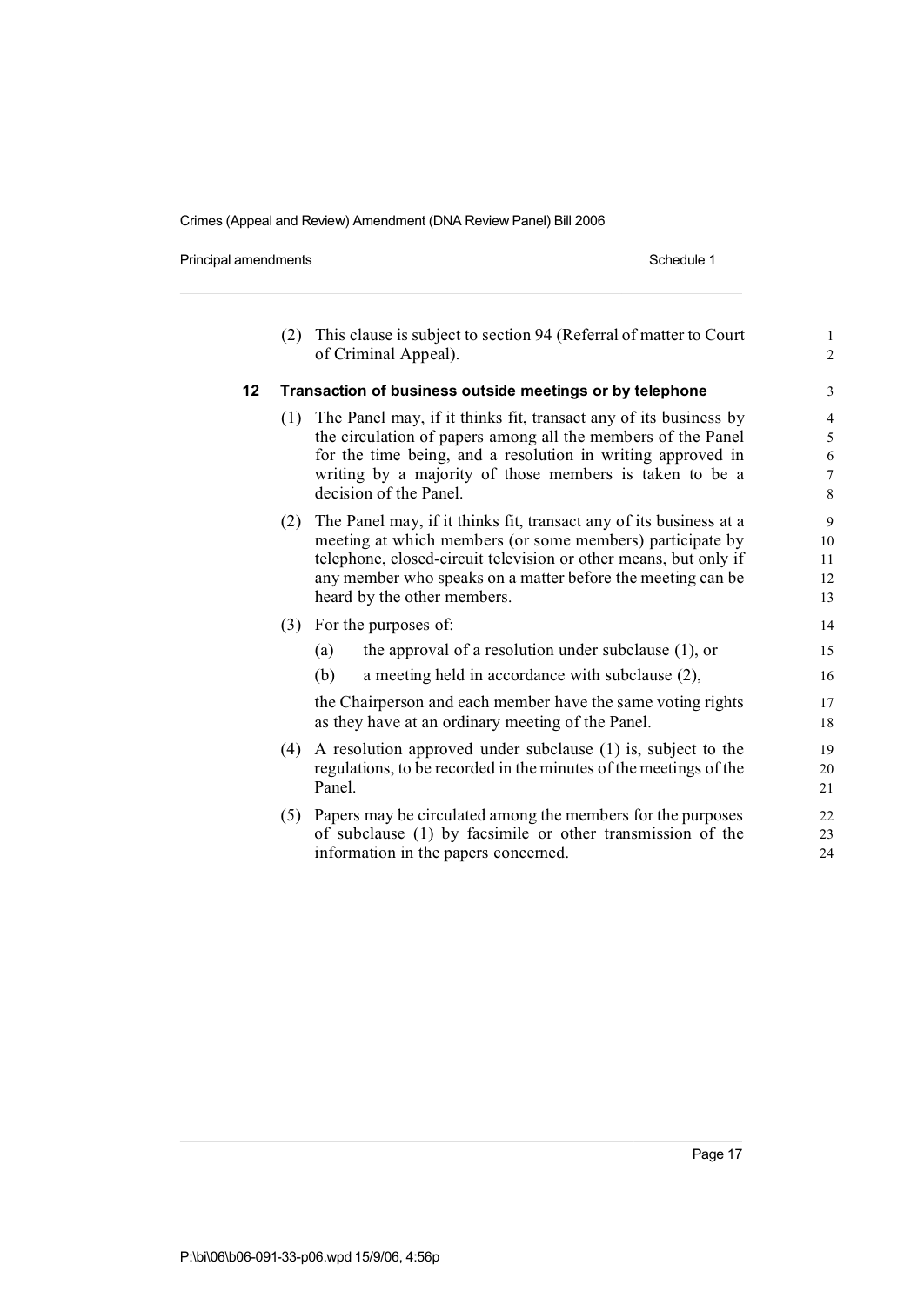Schedule 2 Amendment of other Acts

| Schedule 2 Amendment of other Acts |                                                                                                                                                                                                                                                                                                                                                                                                                            |                                                      |  |  |
|------------------------------------|----------------------------------------------------------------------------------------------------------------------------------------------------------------------------------------------------------------------------------------------------------------------------------------------------------------------------------------------------------------------------------------------------------------------------|------------------------------------------------------|--|--|
|                                    | (Section 4)                                                                                                                                                                                                                                                                                                                                                                                                                | $\overline{c}$                                       |  |  |
| 2.1                                | Crimes Act 1900 No 40                                                                                                                                                                                                                                                                                                                                                                                                      | $\mathfrak{Z}$                                       |  |  |
| $[1]$                              | Part 13A Review of convictions and sentences                                                                                                                                                                                                                                                                                                                                                                               | $\overline{4}$                                       |  |  |
|                                    | Omit the Part.<br>Transfer Divisions 2, 3, 4 and 5 of that Part to the Crimes (Local Courts<br>Appeal and Review) Act 2001 with the following amendments, as<br>Divisions 2, 3, 4 and 5 of Part 7 of that Act (as inserted by this Act), with<br>sections numbered consecutively starting from section 76 and with<br>cross-references to sections of that Part in those transferred provisions<br>renumbered accordingly. | 5<br>6<br>$\overline{7}$<br>$\,8\,$<br>9<br>10<br>11 |  |  |
| [2]                                | Part 13A, Divisions 2-5                                                                                                                                                                                                                                                                                                                                                                                                    | 12                                                   |  |  |
|                                    | Omit "prescribed person" and "prescribed person's" wherever occurring.<br>Insert instead "judicial officer" and "judicial officer's" respectively.                                                                                                                                                                                                                                                                         | 13<br>14                                             |  |  |
| $[3]$                              | Sections 474C (3) (a) (ii) and 474E (3) (a) (ii)                                                                                                                                                                                                                                                                                                                                                                           | 15                                                   |  |  |
|                                    | Omit "the repealed provisions" wherever occurring.<br>Insert instead "the previous review provisions".                                                                                                                                                                                                                                                                                                                     | 16<br>17                                             |  |  |
| [4]                                | <b>Section 474J (4)</b>                                                                                                                                                                                                                                                                                                                                                                                                    | 18                                                   |  |  |
|                                    | Insert "(or so dealt with under the corresponding previous review<br>provisions)" after "section 474H (2)".                                                                                                                                                                                                                                                                                                                | 19<br>20                                             |  |  |
| [5]                                | <b>Second Schedule</b>                                                                                                                                                                                                                                                                                                                                                                                                     | 21                                                   |  |  |
|                                    | Omit ", 12 and 13A". Insert instead "and 12".                                                                                                                                                                                                                                                                                                                                                                              | 22                                                   |  |  |